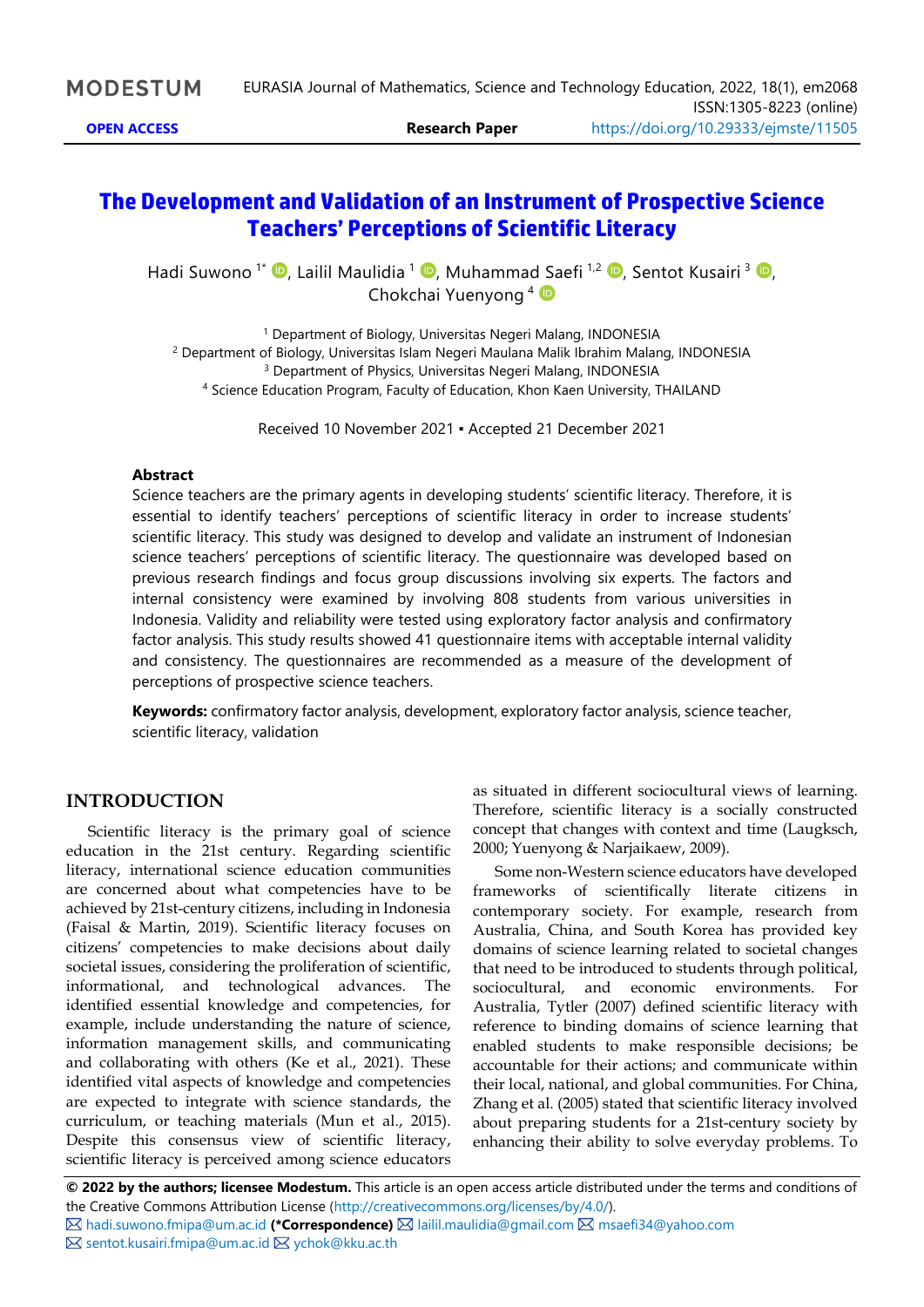#### **Contribution to the literature**

- Identifying teachers' perceptions of scientific literacy is essential for raising students' scientific literacy.
- In Indonesia, there is low awareness of instruments as a key tool for measuring the development of scientific literacy perceptions in prospective science teachers.
- This study presents exploratory factor analysis and confirmatory factor analysis results of a draft instrument assessing student scientific literacy perceptions.

achieve scientific literacy, Chinese science educators have tried to find ways to enhance the successful implementation of science and technology studies, scientific inquiry, and science learning in traditional classrooms (Liang & Yuan, 2008; Wei & Thomas, 2005; Zhang et al., 2005). South Korean science educators have adapted sociocultural perspectives on scientific literacy. For example, Mun et al. (2015) developed the Global Scientific Literacy Questionnaire (GSLQ) to examine students' scientific literacy in the 21st century. The GSLQ has been implemented in Australia, China, and South Korea.

Clarifying the elements of the GSLQ may help us make sense of scientific literacy through a sociocultural lens. The GSLQ examines student perceptions that represent their scientific literacy as global citizens in four dimensions: habits of mind, character and values, science as a human endeavor, and meta-cognition and self-direction. Habits of mind refer to competencies 1) to solve complex problems in particular contexts (e.g., personal, societal, and global contexts) by collaborating and communicating with others; 2) to find and use suitable capital; and 3) to develop an argument using evidence and reasoning. Therefore, critical elements of habits of mind consist of communication and collaboration and systematic thinking and information management. Character and values constitute the driving force for individuals to treat global issues sensitively and with respect and to be sympathetic and compassionate toward other human beings and the environment. Key elements of character and values include ecological worldview, social and moral compassion, and socio-scientific accountability. Science as a human endeavor involves global citizens who understand the relationship between science and society. A scientifically literate person understands that science and scientific knowledge are human enterprise products and have a theory-laden, tentative, empirical, collaborative, and interdisciplinary nature. Metacognition and self-direction refer to individuals who can reflect their knowledge. They explicitly find new information to solve problems and evaluate their learning and knowledge processes for lifelong learning (Mun et al., 2015).

Scientific literacy is crucial from the level of elementary education through to universities, especially in developing countries. According to Davies and Priestley (2017) in the Network for Information and

Digital Access report, Indonesia, as a developing country, needs to foster its citizens' scientific literacy to cement scientific knowledge and thinking skills relevant to facing life's problems. In addition, a scientifically literate society is assumed to be a significant prerequisite for developing countries to achieve rapid economic growth (Laugksch, 2000). According to Davies and Priestley (2017), Indonesia has done an excellent job in transforming education and can be used as a valuable source of information for evaluating the development of scientific literacy.

There are similarities in the scientific literacy skills of science teachers across several developing countries. In Indonesia, although teachers have a positive response to scientific literacy (Basam et al., 2017), they have relatively low knowledge and skills in implementing learning (Subiantoro et al., 2015). Research in other developing countries, such as Alebous (2013) for Jordan, has found that science teachers do not have adequate teaching science performance and low scientific literacy skills. According to Sarkar and Corrigan (2014), although science teachers have the correct perspective on scientific literacy, science learning tends to be traditional in Bangladesh. In South Africa, teachers cannot effectively transmit the government-designed curriculum to achieve scientific literacy skills in students (Lelliott, 2014). The problem of developing countries in fostering scientific literacy lies with teachers, who have insufficient ability to apply scientific literacy in the classroom.

Science teachers are a key facilitator in developing students' scientific literacy. Teachers with scientific literacy find it easier to develop students' scientific literacy (Ozdem et al., 2010). A science teacher with high scientific literacy and knowledge also has strong intrinsic motivation to teach science, appreciates the nature of science, and is sensitive to science education quality (Cavas et al., 2013). The process of selfdevelopment influences the quality of science teachers. Al Sultan et al. (2018) suggested that prospective science teachers need to develop more enjoyment in teaching science and improve their scientific literacy skills to succeed in teaching science to students.

The evaluation of the scientific literacy skills of prospective science teachers in Indonesia has yielded disappointing results. Fakhriyah et al. (2017) showed that scientific literacy skills of prospective science teachers are low and not significantly different from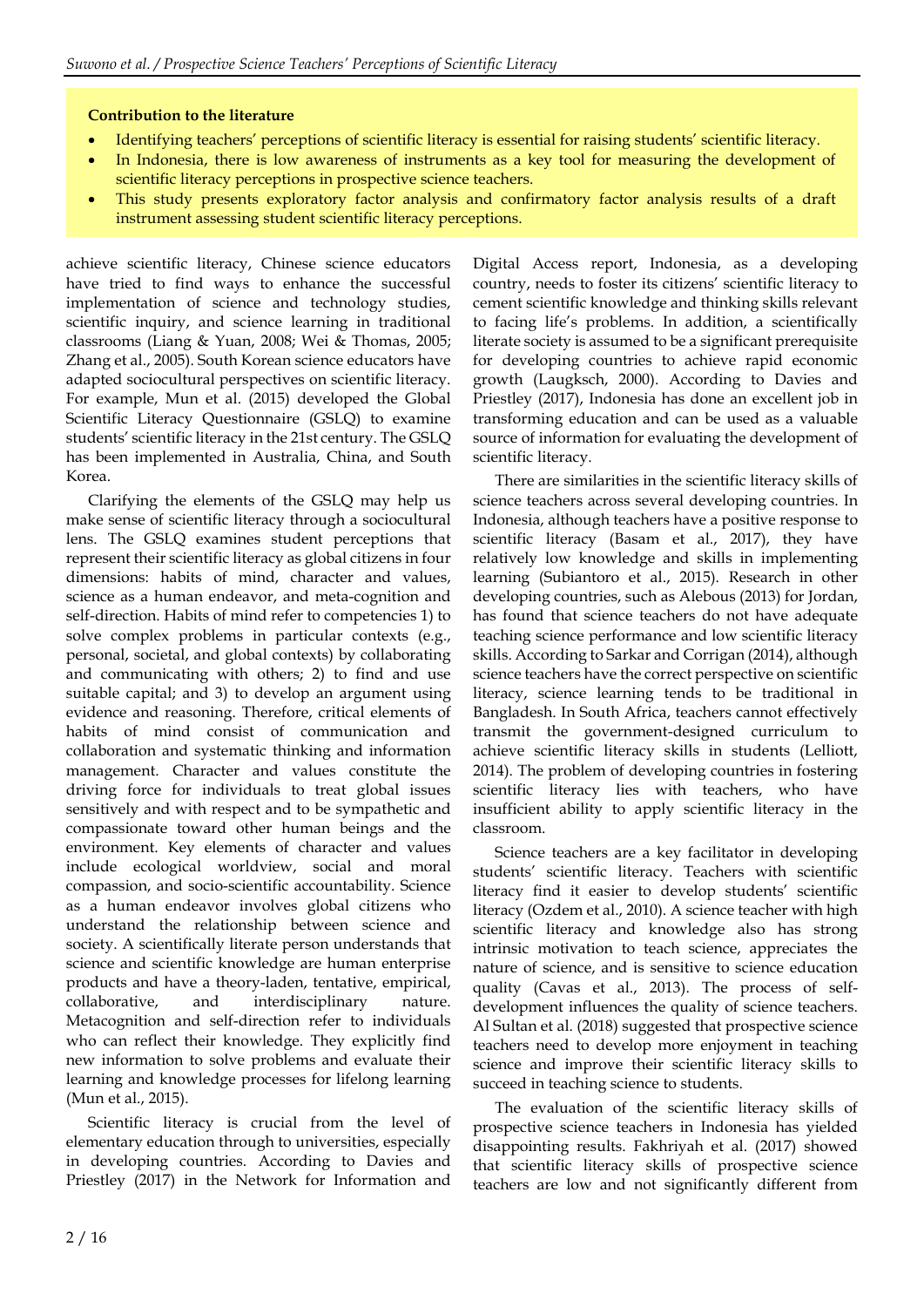students' scientific literacy abilities, as reported by the Program for International Student Assessment. Other studies have also found that prospective science teachers' scientific literacy abilities remain low (Pahrudin et al., 2019; Sartika et al., 2018). Sunarti (2015) reported that prospective science teachers generally can solve scientific literacy items only at a low cognitive level.

Various efforts have been made to improve the scientific literacy skills of Indonesian science teacher candidates during their education; one is the application of supportive learning strategies. Teaching methods that are widely applied to improve scientific literacy are student-centered learning (Hwang et al., 2018), such as guided inquiry (Ristanto et al., 2017), problem-based learning (Ardianto & Rubini, 2016; Ratini et al., 2018; Suwono et al., 2019), project-based learning (Santamaría‐ Cárdaba, 2020), science, technology, and society (Ratini et al., 2018), and discovery (Ardianto & Rubini, 2016). However, the scientific literacy capabilities achieved by applied learning are still unsatisfactory. Al-Momani (2016) found that no specific variables influenced students' scientific literacy skills.

Holbrook and Rannikmae (2009) explained that the development of scientific literacy skills alone cannot yield successful classroom learning strategies. Educators need to pay attention to the initial perceptions of students about learning. When student perceptions are recognized, educators can provide lessons on relevant topics. Therefore, relevance is the main driver motivating students. Scientific literacy can be achieved if students understand and appreciate science and their work (Ajayi, 2018). Bybee and McCrae (2011) explained that perceptions of science play an important role in scientific literacy. Several researchers have included these aspects of perception as components of scientific literacy (Blanco-López et al., 2015; Choi et al., 2011). For example, Mun et al. (2015) used it to compile and establish a factor in the perception of scientific literacy. Thus, it is clear that prospective science teachers' perceptions of scientific literacy need to be identified.

This study aims to develop an instrument in the form of a questionnaire to measure prospective science teachers' perceptions of scientific literacy. The instruments developed are related to scientific literacy skills that have been developed by Hardinata and Permanasari (2017), Rusilowati et al. (2018), and Ani Rusilowati et al. (2016). When examining scientific literacy in the higher education system in Indonesia, especially in science teacher education programs, one crucial point known to researchers is the low awareness of instruments as a key tool for measuring the development of scientific literacy in prospective science teachers. Several international studies have examined the perceptions of scientific literacy, albeit not specifically related to science teacher candidates, such as the analysis of Mun et al. (2015). Studies on this issue

have rarely been conducted for Indonesia. Information obtained from this research would help universities grasp the extent of students' perceptions of scientific literacy. Understanding students' scientific literacy perceptions can provide a benchmark for developing graduate competency standards, the curriculum, teaching models, and an evaluation of learning outcomes in science teacher education programs in Indonesia.

## **METHOD**

This study used mixed methods to develop the instrument in the form of a questionnaire to measure prospective science teachers' perceptions of scientific literacy. This instrument was developed in the following four stages. Stage 1 developed domains and items. Stage 2 involved the expert validation and exploratory factor analysis (EFA), and testing content validity and data reduction. Stage 3 examined the construct validity and internal consistency of the questionnaire produced with confirmatory factor analysis (CFA).

#### **Stage 1: Development of Domains and Items**

In the stages of item preparation, a literature search was carried out with the keywords "prospective science teachers," "scientific literacy," and "perception." The central database in this study contained reputable national and international journals in education, especially in the Asian region, and theses and dissertations were used as inputs in this study. The literature review was carried out by including all relevant theoretical and empirical literature sources across various research methods. The literature review also focused on instruments related to the perception of scientific literacy developed by researchers.

Several scientific literacy and instrument development experts at three leading universities in East Java were involved in thematic coding from various selected sources through a focus group discussion. This step was taken to determine the domain in the perception of students' scientific literacy, measured through a questionnaire. Based on the input of some experts, two main studies were adapted to determine the domain that influences scientific literacy: the GSLQ developed by Mun et al. (2015), which presented intrinsic factors; and the Science Curriculum Implementation Questionnaire developed by Sharp et al. (2011), which presented extrinsic factors.

At the end of this stage, the scientific literacy questionnaire was divided into 77 questionnaires in seven main domains: thinking habits (15 items), character and values (9 items), science as a human endeavor (14 items), metacognition (13 items), interest and views on science (9 items), ethics in science (6 items), and teaching scientific literacy (11 items). The questionnaire was compiled using a Likert scale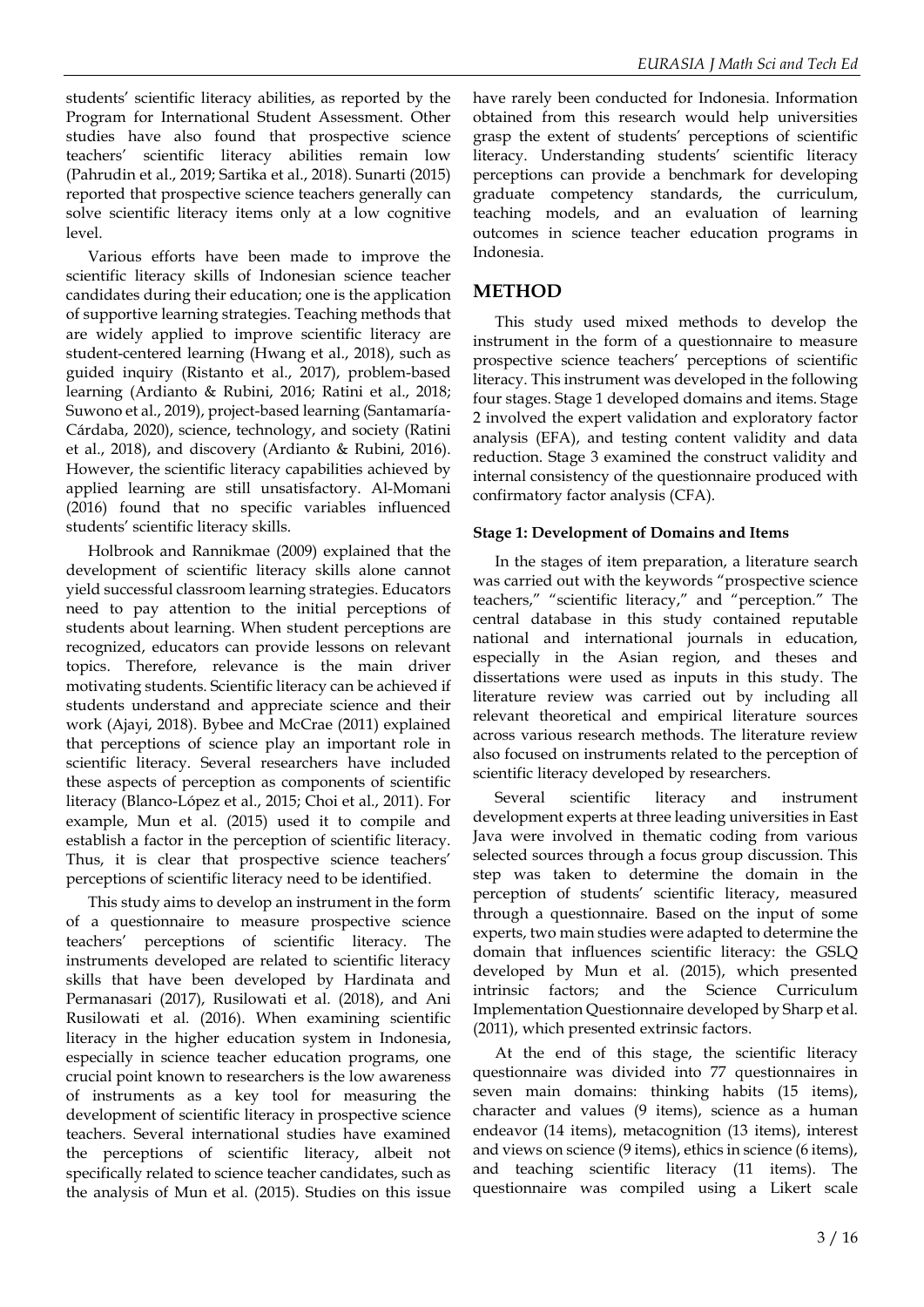consisting of six items: 1=strongly disagree, 2=disagree, 3=somewhat disagree, 4=somewhat agree, 5=agree, and 6=strongly agree.

#### **Stage 2: Expert Validation and Exploratory Factor Analysis, and Testing Content Validity and Data Reduction**

This stage was performed under expert validation and EFA. EFA continues to be carried out because only some studies have directly adopted the statement items developed by Fan et al. (2018) and Mun et al. (2015). In our study, this stage was carried out to obtain a complete questionnaire to measure scientific literacy perceptions from prospective science teachers.

## *Participants*

Participants in the study consisted of 808 third-year science education students from several universities in East Java Province, Indonesia: 132 students from the Nusantara PGRI Kediri University, 332 students from Jember State University, 352 students from Surabaya State University, 360 students from Malang State University, and 440 students from the University of Muhammadiyah Malang. The final sample from five institutions of which 18.8% (n=152) were men and 81.2% (n=656) were women and average. Respondents' ages ranged between 20 and 21. The participants were divided into two subsamples of the same number. Sample selection was carried out using the purposive cluster sampling technique, taking into account the status of universities (i.e., state or private) and the quality of higher education based on the college cluster, according to the Ministry of Research and Higher Education, Indonesia. The selection of samples from various universities with different statuses and qualities enabled us to control different effects, owing to each university's unique academic situation (Brown, 2002). In this study, the questionnaires distributed reached 1000 units, and 808 questionnaires were returned, giving a response rate of 80.8%. This far exceeds the minimum number of 100 needed in factor analysis research, according to Dörnyei (2003), and 150, according to Tabachnick and Fidell (2007).

### *Procedure*

First, we applied for approval of the research from the head of the science education department at the participating universities while providing information about the research protocol and the questionnaire developed. After obtaining permission from the relevant department, data collection was carried out directly on each campus in a schedule determined by each department. We explained to the department lecturers in their capacity as prospective science teachers that research was being carried out to examine students' perceptions of scientific literacy. The students were

invited to participate voluntarily. They were asked to complete the prepared questionnaire. The responses were kept confidential and anonymous. Respondents were allowed to ask questions before answering the survey.

## *Expert validation and exploratory factor analysis*

A draft produced in Stage 1 was given to the expert panel for review to determine its validity. In this study, the panel of experts consisted of three scientific literacy experts and three experts in instrument development. These six experts were asked to qualitatively assess the content validity of each item in the questionnaire. The experts assessed the questionnaire's statements to ensure that they were easy to understand and that respondents would be unlikely to encounter difficulties or provide ambiguous answers. In addition, the experts assessed whether the questionnaire items matched the construct to be measured and whether the questions were repetitive. The experts were asked to choose one of the three options used: suitable, correct, or does not match/delete. Their responses to the questionnaire items were used to refine the questionnaire comprehensively.

The content validity ratio (CVR) was calculated for each item in the questionnaire from the expert responses. Questionnaire items with a CVR below 0.80 were issued. In total, 17 items were issued: thinking habits (three items), characters and values (three items), science as a human endeavor (six items), metacognition (one item), ethics in science (one item), and teaching literacy scientific (three items). The final results of this stage consisted of 60 items in the questionnaire. Meanwhile, the experts suggested two items be corrected: the teaching factor of scientific literacy, because they considered it unclear; and whether scientific literacy was a subject or should be integrated into science subjects.

### *Testing content validity and data reduction*

Content validity and data reduction were tested by examining students' responses to the questionnaires. Descriptive statistics were used to analyze the scores obtained (mean and standard deviation) and item-total correlation (Pearson's product-moment correlation coefficient). EFA reduced items by identifying interrelated items and eliminating items that had a confusing or identical meaning. The final item reduction stage produced a comprehensive questionnaire wherein the available domains obtained were the underlying factors and broadly reflected the perceptions of prospective science teachers' scientific literacy.

Using principal component analysis of factors, the number of general domains was determined based on an eigenvalue >1. The rotation method employed Varimax with Kaiser normalization. In this study, item reduction was carried out if the rotated factor loading was lower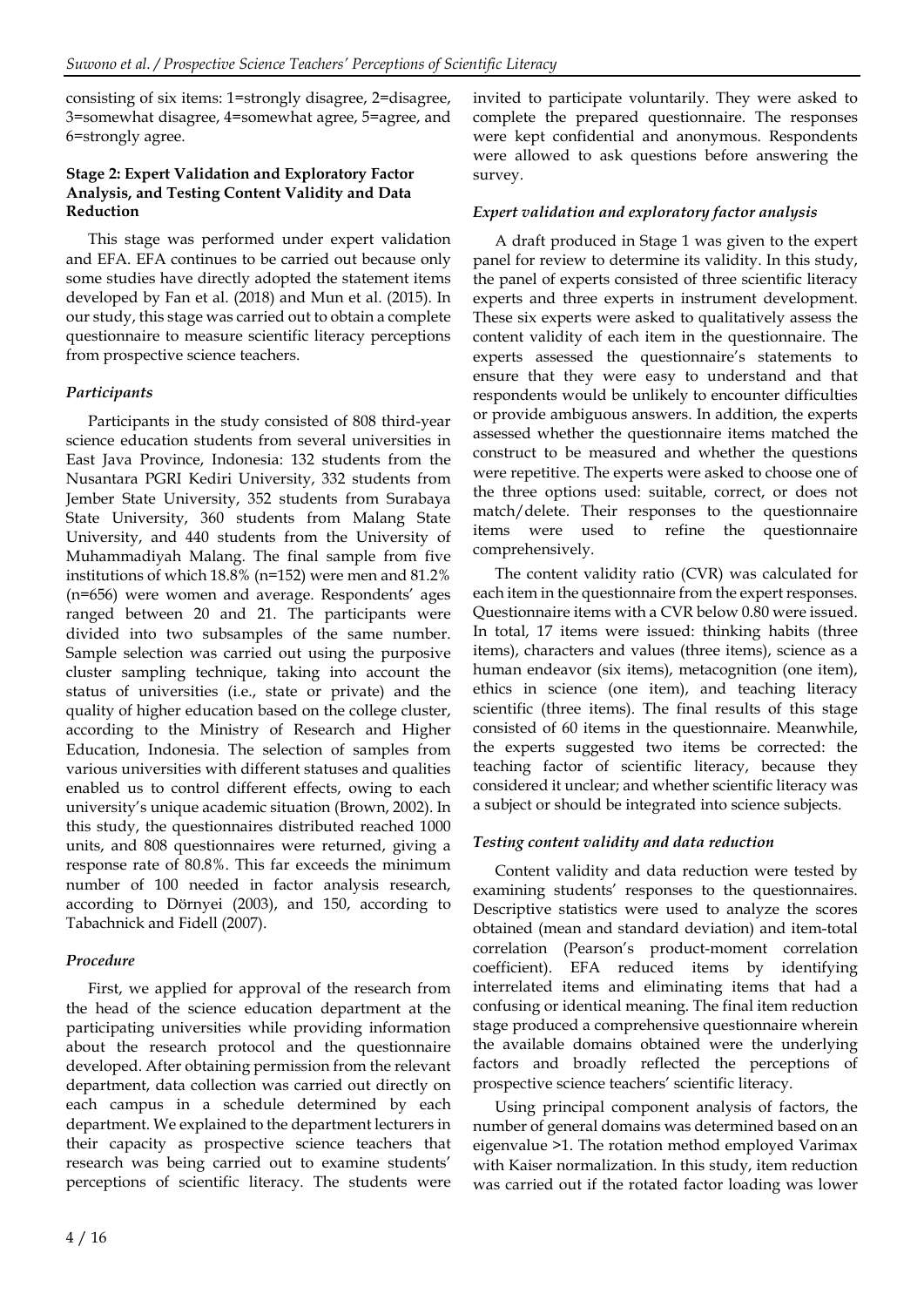than 0.50 or indicated cross-loading. In addition, if the public domain contained only one questionnaire, the item was deleted, ensuring at least two questionnaires in each public domain.

#### **Construct Validity and Internal Consistency with Confirmatory Factor Analysis**

This stage accurately identified the general domain of the number of items obtained from the data reduction process using CFA. Maximum likelihood estimation was used to assess the model fit according to the covariance matrix.

Some commonly used data match indexes are the chisquare goodness test  $(\chi^2/df)$ , root mean square error from approximation (RMSEA), goodness-of-fit index (GFI), adjusted goodness-of-fit index (AGFI), comparative fit index (CFI), and Tucker–Lewis index (TLI). In general, the criteria for determining the model fit are  $\chi$ 2/df≤3.00 and RMSEA of ≤0.08 (Schumacker & Lomax, 2010; Tabachnick & Fidell, 2007); and GFI, AGFI, CFI, and TLI close to 0.90 indicating acceptable fit while that ≥0.9 indicating good fit (McCoach et al., 2013)

Cronbach's alpha, composite reliability (CR), and average variance extracted (AVE) were also examined to guarantee the questionnaire items' internal consistency. (Hair, 2010) recommended that the values for Cronbach's alpha be ≥0.6, CR≥0.7, and AVE≥0.5. However, several studies, such as Huang et al. (2017) and Ahmad et al. (2016), have used CR≥0.6. An examination of concurrent validity was also performed in this study by correlating between eight domains and total scores.

## **RESULTS**

Based on the results of item analysis, it is known that the average questionnaire items are in the range of 3.47 to 5.67 (SD from 0.63 to 1.56). Pearson's product-moment correlation coefficient starts from 0.19 to 0.63, with a significance of 0.000<0.01. Only one item was below 0.2, but after considering the p-value, all items in the scientific literacy perception questionnaire were maintained at this stage. In item reduction using EFA (Table 1), 16 questionnaire items were issued from 60 items in the questionnaire. The results were 44 items and eight available domains with eigenvalues greater than 1.

The measurement of sample adequacy with the Kaiser–Meyer–Olkin (KMO) test was 0.921. Based on the KMO criteria from (Kaiser, 1970), the sample's adequacy in the study included the category of "marvelous-great." The eight domains accounted for 50.38% of the total variance. In social science research, total variance in the range of 40-60% is considered acceptable. These results meet the requirement of at least 40% of the total variance described by (Kline, 1994). In addition, the Bartlett sphericity test was significant (chi-square=1051.4,

|                                                              | Table 1. Exploratory factor analyses of 44 items<br>Component |                |       |           |       |       |       |       |  |  |
|--------------------------------------------------------------|---------------------------------------------------------------|----------------|-------|-----------|-------|-------|-------|-------|--|--|
| Domain                                                       | 1                                                             | $\overline{2}$ | 3     | 4         | 5     | 6     | 7     | 8     |  |  |
| Metacognitive (M)                                            |                                                               |                |       |           |       |       |       |       |  |  |
| M1                                                           | 0.687                                                         |                |       |           |       |       |       |       |  |  |
| M <sub>2</sub>                                               | 0.655                                                         |                |       |           |       |       |       |       |  |  |
| M3                                                           | 0.612                                                         |                |       |           |       |       |       |       |  |  |
| M4                                                           | 0.598                                                         |                |       |           |       |       |       |       |  |  |
| M <sub>5</sub>                                               | 0.565                                                         |                |       |           |       |       |       |       |  |  |
| M <sub>6</sub>                                               | 0.556                                                         |                |       |           |       |       |       |       |  |  |
| M7                                                           | 0.505                                                         |                |       |           |       |       |       |       |  |  |
| Nature and function of science (NFS)                         |                                                               |                |       |           |       |       |       |       |  |  |
| NFS1                                                         |                                                               | 0.704          |       |           |       |       |       |       |  |  |
| NFS <sub>2</sub>                                             |                                                               | 0.673          |       |           |       |       |       |       |  |  |
| NFS3                                                         |                                                               | 0.655          |       |           |       |       |       |       |  |  |
| NFS4                                                         |                                                               | 0.644          |       |           |       |       |       |       |  |  |
| NFS <sub>5</sub>                                             |                                                               | 0.642          |       |           |       |       |       |       |  |  |
| NFS <sub>6</sub>                                             |                                                               | 0.621          |       |           |       |       |       |       |  |  |
| NFS7                                                         |                                                               | 0.586          |       |           |       |       |       |       |  |  |
| NFS8                                                         |                                                               | 0.566          |       |           |       |       |       |       |  |  |
| NFS9                                                         |                                                               | 0.550          |       |           |       |       |       |       |  |  |
| Science as human endeavor (SHE)                              |                                                               |                |       |           |       |       |       |       |  |  |
| SHE1                                                         |                                                               |                | 0.772 |           |       |       |       |       |  |  |
| SHE <sub>2</sub>                                             |                                                               |                | 0.688 |           |       |       |       |       |  |  |
| SHE3                                                         |                                                               |                | 0.659 |           |       |       |       |       |  |  |
| SHE4                                                         |                                                               |                | 0.623 |           |       |       |       |       |  |  |
| SHE5                                                         |                                                               |                | 0.547 |           |       |       |       |       |  |  |
| Habits of mind (HM)                                          |                                                               |                |       |           |       |       |       |       |  |  |
| HM1                                                          |                                                               |                |       | 0.707     |       |       |       |       |  |  |
| HM <sub>2</sub>                                              |                                                               |                |       | 0.696     |       |       |       |       |  |  |
| HM3                                                          |                                                               |                |       | 0.621     |       |       |       |       |  |  |
| HM4                                                          |                                                               |                |       | 0.616     |       |       |       |       |  |  |
| HM <sub>5</sub>                                              |                                                               |                |       | 0.541     |       |       |       |       |  |  |
| Interest in science (IS)                                     |                                                               |                |       |           |       |       |       |       |  |  |
| IS1                                                          |                                                               |                |       |           | 0.625 |       |       |       |  |  |
| IS <sub>2</sub>                                              |                                                               |                |       |           | 0.600 |       |       |       |  |  |
| IS <sub>3</sub>                                              |                                                               |                |       |           | 0.594 |       |       |       |  |  |
| IS4                                                          |                                                               |                |       |           | 0.539 |       |       |       |  |  |
| IS <sub>5</sub>                                              |                                                               |                |       |           | 0.518 |       |       |       |  |  |
|                                                              |                                                               |                |       |           |       |       |       |       |  |  |
| The teaching of scientific literacy (TSL)<br>TSL1            |                                                               |                |       |           |       | 0.648 |       |       |  |  |
| TSL <sub>2</sub>                                             |                                                               |                |       |           |       | 0.610 |       |       |  |  |
| TSL3                                                         |                                                               |                |       |           |       | 0.610 |       |       |  |  |
| TSL <sub>4</sub>                                             |                                                               |                |       |           |       | 0.568 |       |       |  |  |
| TSL5                                                         |                                                               |                |       |           |       | 0.566 |       |       |  |  |
|                                                              |                                                               |                |       |           |       |       |       |       |  |  |
| A sense of moral and social responsibility (MSR)<br>MSR1     |                                                               |                |       |           |       |       | 0.733 |       |  |  |
|                                                              |                                                               |                |       |           |       |       |       |       |  |  |
| MSR <sub>2</sub>                                             |                                                               |                |       |           |       |       | 0.678 |       |  |  |
| MSR3                                                         |                                                               |                |       |           |       |       | 0.669 |       |  |  |
| MSR4                                                         |                                                               |                |       |           |       |       | 0.616 |       |  |  |
| Ethics in science (ES)                                       |                                                               |                |       |           |       |       |       |       |  |  |
| ES1                                                          |                                                               |                |       |           |       |       |       | 0.779 |  |  |
| ES <sub>2</sub>                                              |                                                               |                |       |           |       |       |       | 0.778 |  |  |
| ES3                                                          |                                                               |                |       |           |       |       |       | 0.773 |  |  |
| ES4                                                          |                                                               |                |       |           |       |       |       | 0.562 |  |  |
| Eigenvalue                                                   | 14.88 4.74                                                    |                |       | 2.29 1.90 | 1.81  | 1.69  | 1.49  | 1.42  |  |  |
| % Variance                                                   | 24.81 7.91                                                    |                | 3.81  | 2.15      | 3.01  | 2.81  | 2.49  | 2.36  |  |  |
| Cumulative % 24.81 23.72 36.53 39.70 42.71 45.52 48.01 50.38 |                                                               |                |       |           |       |       |       |       |  |  |

Note: Only factor loadings greater than 0.50 are reported

p<0.01), meaning that the data had normal multivariate distribution.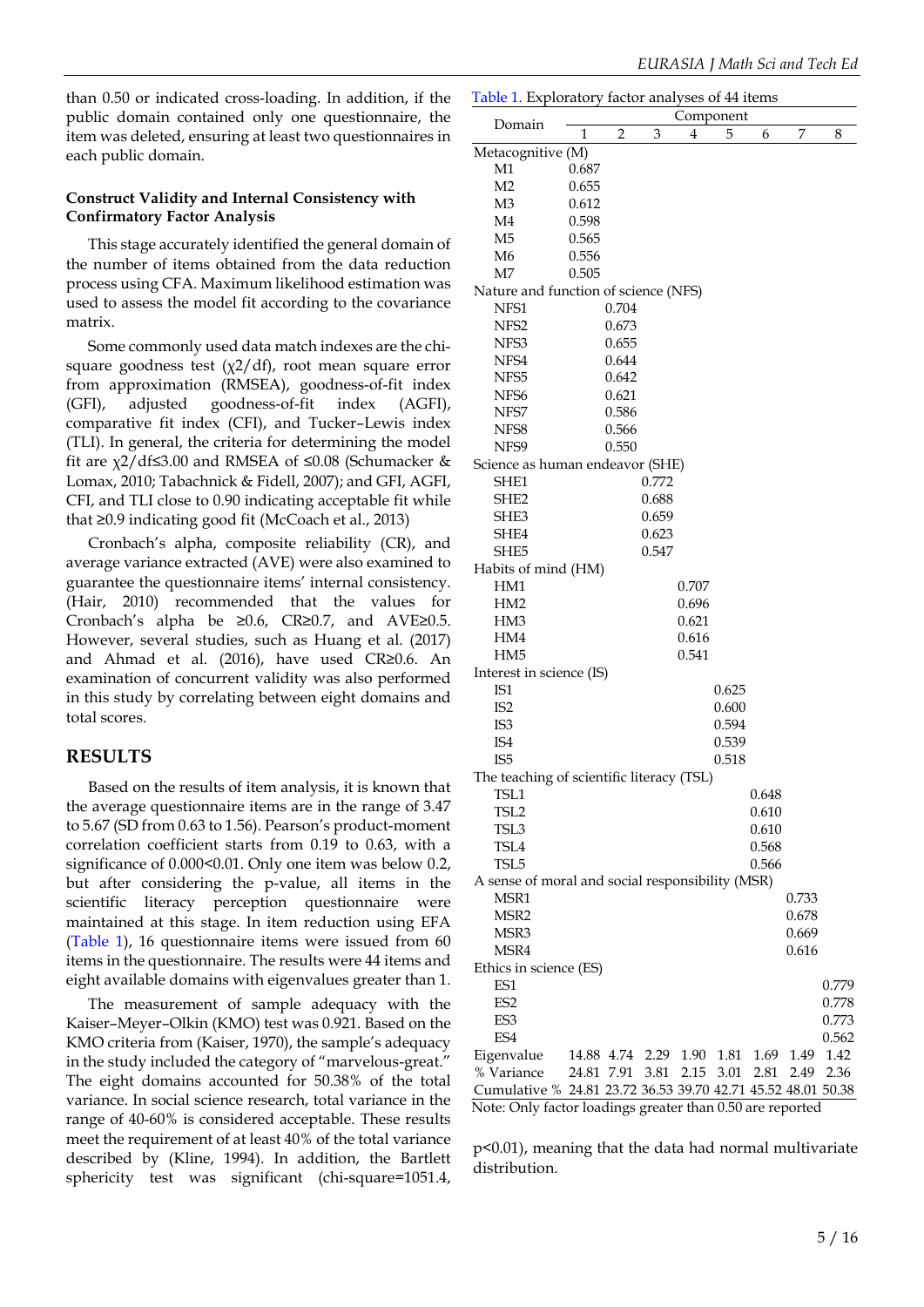

Figure 1. Confirmatory factor analysis with the correlated model

Forty-four items of questionnaires produced from the reduction stages with EFA were then tested with CFA to determine the suitability of the model. The results were acceptable but relatively poor, with goodness-of-fit statistics as follows:  $\chi$ 2/df=1,529.638/873, p<0.001, RMSEA=0.043, GFI=0.846, AGFI=0.825, CFI=0.905, and TLI=0.897. Examination of the value of standardized regression weights shows that there are 3 items out of 44 that have values less than 0.5. The results of the CFA test on 41 items produced a better fit model, although the results of GFI and AGFI still did not reach 0.90: χ2/df=1,215.391/744, p<0.001, RMSEA=0.040, GFI= 0.868, AGFI=0.847, CFI=0.929, TLI=0.921 (Figure 1).

In this study, CFA was obtained with correlated capital and eight domains (Figure 1) compared with the



model

other four-factor model conceptualization. The CFA results with the five types of models (Table 2) showed a very high increase when testing the uncorrelated factor model compared to the one-factor model and the zerofactor model (null). Nevertheless, both the one-factor and the uncorrelated-factor model are still categorized as "bad" when viewed from the goodness-of-fit statistics.

Meanwhile, the hierarchical model was maintained as a model with an almost identical match to the correlated factors. These results indicate that the eight general domains identified were interrelated with firstlevel domains and that all were related to second-level domains, called perceptions of scientific literacy. This model supports the assumption that the public domain is part of a larger domain of scientific literacy (Figure 2).

Table 2. Confirmatory factor analysis of prospective science teachers based on the scientific literacy questionnaire

| Model               | γ2        | $d^f$ | $\chi$ 2/df | GFI   | AGFI  | CFI   | TLI   | <b>RMSEA</b> |
|---------------------|-----------|-------|-------------|-------|-------|-------|-------|--------------|
| Null                | 7.417.201 | 820   | 9.045       | 0.246 | 0.208 | 0.000 | 0.000 | 0.141        |
| One factor          | 3.395.391 | 778   | 4.346       | 0.622 | 0.582 | 0.603 | 0.582 | 0.091        |
| Uncorrelated factor | 2.404.191 | 775   | 3.102       | 0.722 | 0.691 | 0.753 | 0.739 | 0.072        |
| Correlated factor   | 1,214.391 | 744   | 1.634       | 0.868 | 0.847 | 0.929 | 0.921 | 0.040        |
| Hierarchical        | 1.343.024 | 766   | 1.753       | 0.854 | 0.836 | 0.913 | 0.906 | 0.043        |
|                     |           |       |             |       |       |       |       |              |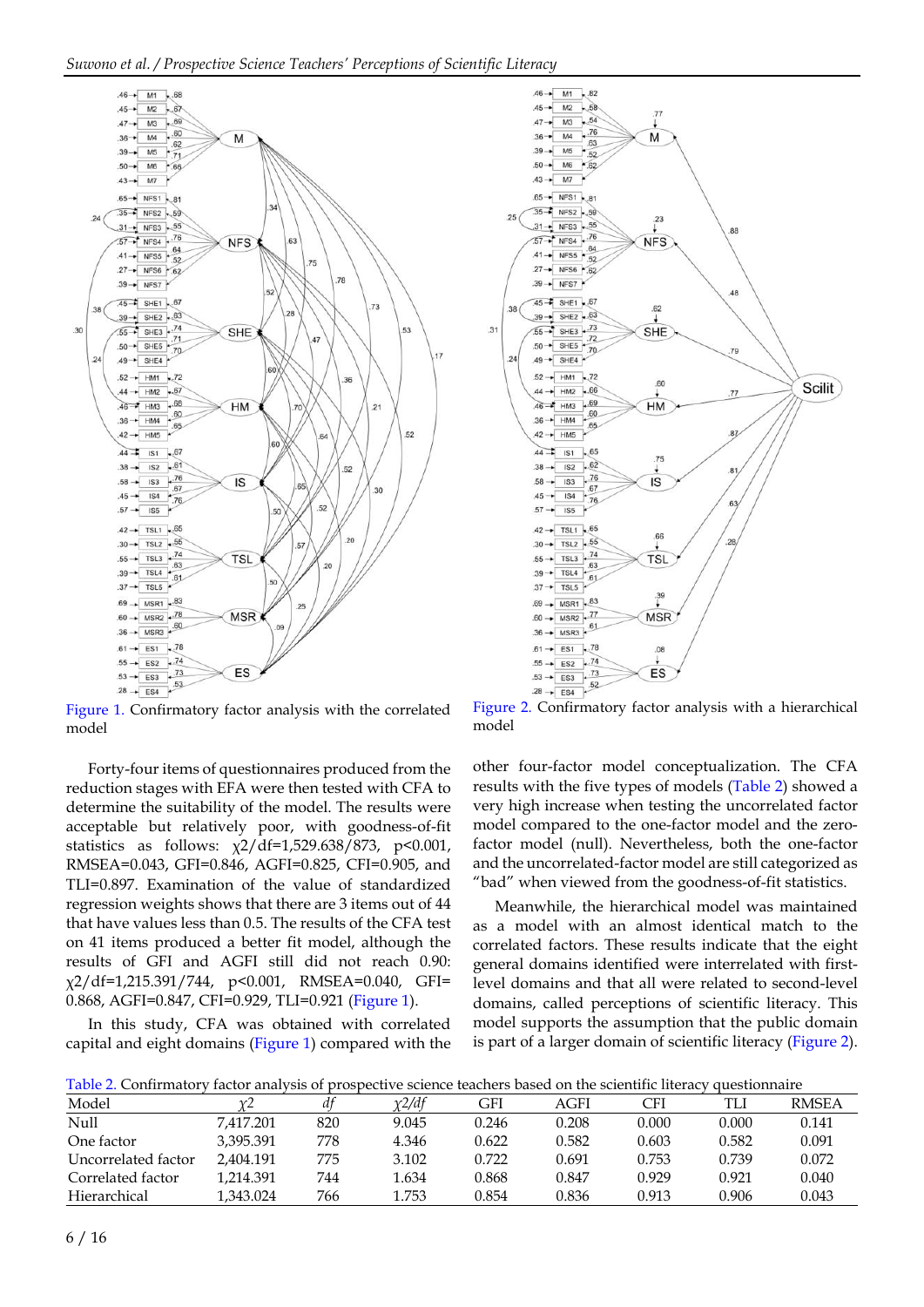Table 3. The 41-item eight-factor perceptions of prospective science teachers from the scientific literacy questionnaire

| Domain/item                                      | Criteria |           |            |  |  |
|--------------------------------------------------|----------|-----------|------------|--|--|
|                                                  | λ        | <b>CR</b> | <b>AVE</b> |  |  |
| Metacognitive (M)                                |          |           |            |  |  |
| M1                                               | 0.687    | 0.84      | 0.44       |  |  |
| M <sub>2</sub>                                   | 0.655    |           |            |  |  |
| M <sub>3</sub>                                   | 0.612    |           |            |  |  |
| M <sub>4</sub>                                   | 0.598    |           |            |  |  |
| M <sub>5</sub>                                   | 0.565    |           |            |  |  |
| M6                                               | 0.556    |           |            |  |  |
| M <sub>7</sub>                                   | 0.505    |           |            |  |  |
| Nature and function of science (NFS)             |          |           |            |  |  |
| NFS1                                             | 0.81     | 0.83      | 0.42       |  |  |
| NFS <sub>2</sub>                                 | 0.59     |           |            |  |  |
| NFS3                                             | 0.53     |           |            |  |  |
| NFS4                                             | 0.76     |           |            |  |  |
| NFS5                                             | 0.64     |           |            |  |  |
| NFS <sub>6</sub>                                 | 0.52     |           |            |  |  |
| NFS7                                             | 0.62     |           |            |  |  |
|                                                  |          |           |            |  |  |
| Science as human endeavor (SHE)                  | 0.68     | 0.82      |            |  |  |
| SHE1                                             |          |           | 0.48       |  |  |
| SHE <sub>2</sub>                                 | 0.63     |           |            |  |  |
| SHE3                                             | 0.73     |           |            |  |  |
| SHE4                                             | 0.70     |           |            |  |  |
| SHE5                                             | 0.71     |           |            |  |  |
| Habits of mind (HM)                              |          |           |            |  |  |
| HM1                                              | 0.72     | 0.80      | 0.44       |  |  |
| HM2                                              | 0.67     |           |            |  |  |
| HM3                                              | 0.68     |           |            |  |  |
| HM4                                              | 0.60     |           |            |  |  |
| HM <sub>5</sub>                                  | 0.65     |           |            |  |  |
| Interest in science (IS)                         |          |           |            |  |  |
| IS <sub>1</sub>                                  | 0.67     | 0.82      | 0.49       |  |  |
| IS <sub>2</sub>                                  | 0.62     |           |            |  |  |
| IS <sub>3</sub>                                  | 0.76     |           |            |  |  |
| IS4                                              | 0.67     |           |            |  |  |
| IS <sub>5</sub>                                  | 0.76     |           |            |  |  |
| The teaching of scientific literacy (TSL)        |          |           |            |  |  |
| TSL1                                             | 0.65     | 0.77      | 0.41       |  |  |
| TSL <sub>2</sub>                                 | 0.55     |           |            |  |  |
| TSL3                                             | 0.74     |           |            |  |  |
| TSL4                                             | 0.63     |           |            |  |  |
| TSL5                                             | 0.61     |           |            |  |  |
| A sense of moral and social responsibility (MSR) |          |           |            |  |  |
| MSR1                                             | 0.83     | 0.78      | 0.55       |  |  |
| MSR <sub>2</sub>                                 | 0.78     |           |            |  |  |
| MSR3                                             | 0.60     |           |            |  |  |
| Ethics in science (ES)                           |          |           |            |  |  |
| ES1                                              | 0.78     |           |            |  |  |
| ES <sub>2</sub>                                  | 0.74     | 0.79      | 0.49       |  |  |
| ES3                                              | 0.73     |           |            |  |  |
| ES4                                              | 0.53     |           |            |  |  |
|                                                  |          |           |            |  |  |

Therefore, eight public domains can be given separately or combined into one large domain. The results of the CFA with hierarchical models show that most have a strong path coefficient. The most robust domain is domain 1, equal to 0.88, followed by domain 6, which has almost the same coefficient, that is, 0.81, while the

Table 4. Cronbach's alpha of eight domain perceptions of prospective science teachers from the scientific literacy questionnaire Cronbach's

| Domain                              | Ν  | Cronbach's       |  |  |
|-------------------------------------|----|------------------|--|--|
|                                     |    | alpha $(\alpha)$ |  |  |
| Metacognition                       | 7  | 0.84             |  |  |
| The nature and function of science  | 7  | 0.84             |  |  |
| Science as human endeavor           | 5  | 0.83             |  |  |
| Habits of mind                      | 5  | 0.80             |  |  |
| Interest in science                 | 5  | 0.82             |  |  |
| The teaching of scientific literacy | 5  | 0.77             |  |  |
| A sense of moral and social         | 3  | 0.77             |  |  |
| responsibility                      |    |                  |  |  |
| Ethics in Science                   | 4  | 0.79             |  |  |
| Total                               | 41 | 0.92             |  |  |

weakest domain is domain 8, with a path coefficient of 0.28.

Hair (2010) recommended using the validity of other criteria besides evaluating fit models to obtain a bigger picture of each item's parameter. In this study, three criteria were used: item quality  $(\lambda)$  obtained from standardized regression weights, composite reliability (CR), and average variance extracted (AVE), as presented in Table 3. Grain quality values (λ) indicated that all factors had a value greater than 0.50. These results indicate that the observed variables adequately reflect the construct's latent variables (Tabachnick & Fidell, 2007).

Judging from the CR value, the test results showed a range of 0.77-0.84. These results indicated that in terms of CR, all identified public domains were met according to the recommendations of Hair (2010). Most public domains did not match the AVE criteria, and were below 0.5. Only factor 7 had a higher value, of 0.55. However, according to Fornell and Larcker (1981), this value still has good strength.

The Cronbach's alpha test on 41 items with eight domains (Table 4) showed promising results and fell within values ranging from 0.77 to 0.84; the overall value was 0.92. These results indicate that the questionnaire had high reliability in terms of each domain and the entire domain.

Table 5 presents estimates of the Pearson correlation of all domains. The results of this test show that almost all the domains were strongly correlated with each other and the total score. In addition, it appears that correlation with domain 8 was the weakest; even the correlation between domains 7 and 8 was not significant. Overall, this estimate followed the correlated factor model proposed in this study.

#### **DISCUSSION AND CONCLUSIONS**

This research was conducted to develop and validate instruments and scientific literacy questionnaires and to diagnose the perceptions of prospective science teachers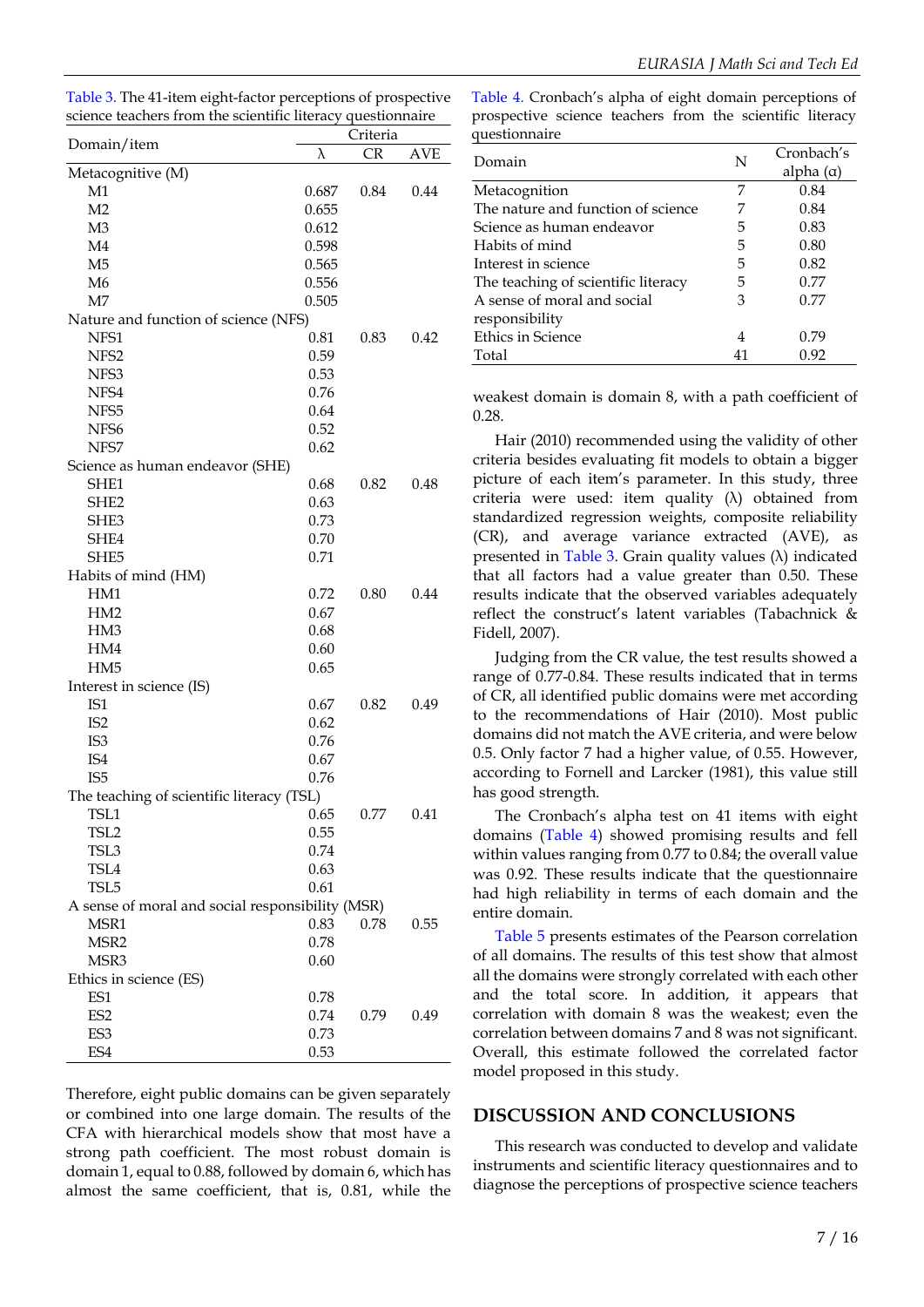*Suwono et al. / Prospective Science Teachers' Perceptions of Scientific Literacy*

|            | М         | <b>NFS</b> | <b>SHE</b> | HM        | IS        | TSL       | <b>MSR</b> | ES        |  |
|------------|-----------|------------|------------|-----------|-----------|-----------|------------|-----------|--|
| M          |           |            |            |           |           |           |            |           |  |
| <b>NFS</b> | $0.286**$ |            |            |           |           |           |            |           |  |
| <b>SHE</b> | $0.520**$ | $0.425**$  |            |           |           |           |            |           |  |
| HM         | $0.618**$ | $0.198**$  | $0.488**$  |           |           |           |            |           |  |
| IS         | $0.642**$ | $0.356**$  | $0.560**$  | $0.483**$ |           |           |            |           |  |
| <b>TSL</b> | $0.580**$ | $0.255**$  | $0.490**$  | $0.591**$ | $0.532**$ |           |            |           |  |
| MSR        | $0.441**$ | $0.173**$  | $0.422**$  | $0.429**$ | $0.462**$ | $0.396**$ |            |           |  |
| ES         | $0.153**$ | $0.452**$  | $0.252**$  | $0.180**$ | $0.151**$ | $0.206**$ | 0.063      |           |  |
| Total      | $0.731**$ | $0.724**$  | $0.732**$  | $0.641**$ | $0.726**$ | $0.672**$ | $0.532**$  | $0.551**$ |  |

Note: **\*\****p*<0.01, M=metacognition, NFS=the nature and function of science, SHE=science as a human endeavor, HM=habits of mind, IS=interest in science, TSL=teaching of scientific literacy, MSR=a sense of moral and social responsibility, and ES=ethics in science

about scientific literacy and their teaching as future teacher candidates using questionnaires in the Indonesian population. The questionnaire development involved a rigorous statistical and psychometric process to ensure that the instruments were valid and reliable. Teacher perceptions are fundamental and contribute significantly to the effective implementation of learning effectively (Konokman et al., 2017). Contreras (2011) explained that teacher perceptions play a significant role in improving students' achievements and are needed to improve the education system. We believe that the instruments developed can add important information for future research regarding prospective science teachers' perceptions of scientific literacy and the teaching of scientific literacy in Indonesia.

#### **Domain and Questionnaire Item**

The analysis successfully identified eight domains: metacognition, the nature and function of science, science as a human endeavor, habits of mind, interest in science, the teaching of scientific literacy, a sense of moral and social responsibility, and ethics in science. The results of this study are similar to those of previous studies on the perception of scientific literacy carried out by Mun et al. (2015) and Choi et al. (2011). However, this questionnaire is slightly different, because it evaluates the perceptions of prospective science teachers. This is an essential step for science teacher students in Indonesia, given the rapid growth of scientific literacy in Indonesia over the last 5 years. Teaching scientific literacy in Indonesia no longer focuses on simply mastering the concepts and skills of basic scientific processes. Research reports on teaching integrate sociocultural problems to improve scientific literacy skills (Rahmasiwi et al., 2018; Rohmawati et al., 2018).

In addition, the questionnaire developed in this study included not only intrinsic factors but also extrinsic ones, such as teaching scientific literacy. As explained in the methods section, this instrument was developed to provide an alternative measurement of scientific literacy perceptions, because it covers both factor types. Given that extrinsic factors reflect the influence of the

environment and academic context, and the fact that this instrument was developed by involving participants who have campus backgrounds of varying quality and status so that differential effects can be controlled, it is clear that if this instrument were used in different cultural environments, it could still be measured accurately.

The findings of previous studies support the items in this questionnaire. For example, "I use technology to support my learning process" illustrates the effectiveness of learning with technology integration, as found by Ghavifekr and Rosdy (2015). Integration of technology in learning is an effort that must be made to achieve scientific literacy in the digital era (Okada, 2013). Another item, "I do practicum/experiments/research projects in science learning in class," is also a key to success in teaching science-related material and to the teaching view of scientific literacy, according to Duit and Tesch (2010). This instrument can be said to provide an appropriate instrument to validate prospective science teachers' perceptions of scientific literacy and is supported by factor structure, reliability, and statistical validity.

CFA analysis with model hierarchy shows that metacognition has the highest path coefficient. By contrast, the domain of nature and science functions and the ethical domain in science have the lowest path coefficients. This result is different from that of Mun et al. (2015), who found that the metacognition domain has the lowest score and the nature of science domain the highest. In the Indonesian curriculum, especially in the 2013 revised curriculum, knowledge of metacognition was reinforced as the primary target at every level of education, from elementary school to high school (Herlanti et al., 2017). In addition, compared to research on the other seven domains, educational research related to metacognition has been one of the most popular topics of research for more than 40 years (Al-Jarrah et al., 2014; Ellis et al., 2014; Harrison & Vallin, 2018). In Indonesia, many research reports related to metacognition have been published in the past decade, and most are associated with mastering concepts. Researchers assume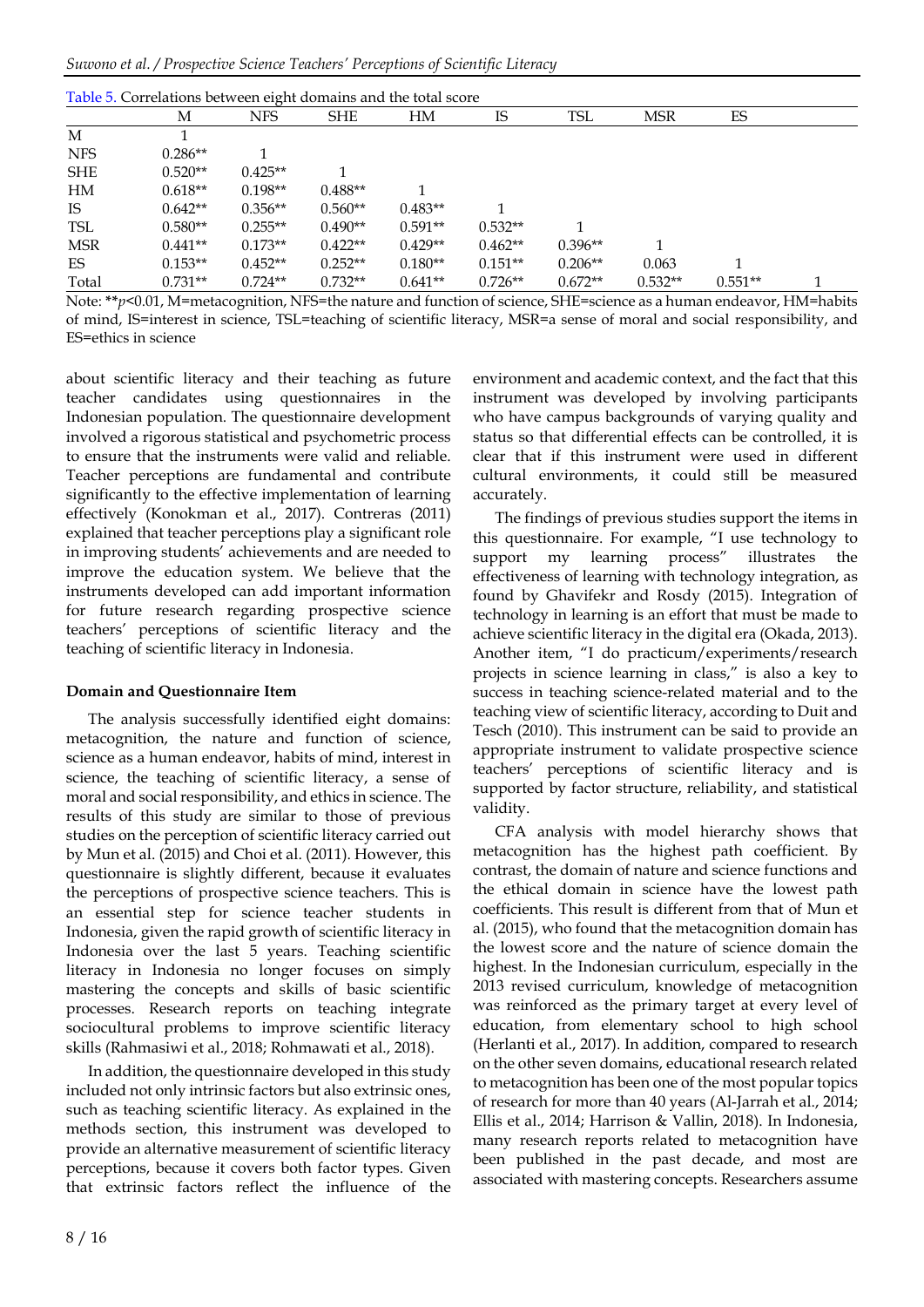this is what helps students develop good metacognition skills. Furthermore, Seraphin et al. (2012) revealed that the increase in teacher metacognition is directly proportional to the increase in students' scientific literacy. This statement explains the favorable conditions in the findings of this study that science teacher students in Indonesia with good metacognition skills will go on to teach good scientific literacy.

In terms of the dimensions of the nature and function of science, there is limited research on teaching that results in students'' views of 'the nature and function of science. Of the works on this topic, the latest research conducted by Wicaksono et al. (2018) found that students still have meagre ability to comprehend the nature of science. At lower levels of education, such as junior high school, Sofiani and Mudzakir (2018) showed that students still do not have an appropriate good view of the nature of science and advised teachers to emphasize the nature of science in their teaching. Meanwhile, Khery et al. (2018) found that the views of prospective science teachers on the nature of science were not good, because lecturers rarely convey all aspects of the nature of science in the lecture process. A number of these reports have confirmed the results of this study, showing that the dimensions of the nature and function of science in scientific literacy make a low contribution.

In terms of ethical dimensions in science, the concept of ethics plays a small role in modern scientific inquiry and technological development (Richards, 2012). In Indonesia, most lecturers and researchers at various universities have understood and considered the importance of research ethics committees, although there is still misunderstanding about the tasks and functions (Fourianalistyawati et al., 2018). Scientific research and academia are often tainted by data fabrication, plagiarism, and other unethical practices (Sharma, 2015). The lack of standard ethical standards as a guide for conducting research is also a dilemma for scientists (Fouka & Mantzorou, 2011). Therefore, civil society as part of the global community should find solutions that can be accepted by all parties, including scientists.

#### **Factorial Validity and Questionnaire Reliability**

This research attempts to develop and validate a questionnaire on perceptions of scientific literacy for prospective science teachers using two analyses, EFA and CFA. The sample size in the study using these analyses is very important and determines which results can be accounted for (Meyers et al., 2017). By this method, the adequacy of the number of samples described meets the threshold of more than 150 participants. The measurement results with the KMO test also showed excellent results. The number of item questionnaires produced in this study was 41 (Appendix A), and thus, the ratio of participants to items fulfilled the maximum requirement of 10:1 (DeVellis, 2012). Of these various sizes, this study's sample size is considered large enough and sufficient to produce meaningful statistical power.

Cronbach's alpha coefficients are more significant than 0.80 for all items and most domains; these results indicate the reliability of the overall acceptable items in this questionnaire (Meyers et al., 2017). Meanwhile, for domains that were less than 0.80, the Cronbach's alpha coefficient was more significant than 0.60. According to Hair (2010), this result still represents reliability. Thus, viewed from each domain and overall, this questionnaire can be relied in future research on the topic. In addition, the questionnaire's internal consistency was strengthened by an analysis of the validity of the correlation between the eight domains. The results of the validity analysis revealed that the relationships between the domains were classified as moderate. This result indicates that each domain is still related to the others, even though the domains are different. These results imply that the domains can be used separately or together as an assessment tool for educational and research purposes. Although a domain can be used separately, researchers suggest using a model of all eight domains to obtain a more comprehensive picture of prospective teachers' scientific perceptions.

In this study, several items classified as negative statements were removed owing to low loading factors. Meanwhile, several other items were grouped into one domain. Some studies report that including negative statements in questionnaires risks generating results with low ambiguity and reliability (Roszkowski & Soven, 2010). Nonetheless, this practice is carried out in this study to reduce the bias of participants' responses (Groves et al., 2009). From the perspective of the age of participants, negative statements are eminently suitable because they reflect the response style among adults (DiStefano & Motl, 2006), although another study by Tomás et al. (2013) showed that there is no connection between negative statements and the age of participants. Future research should re-examine the negative questions, one of which could be answered by separating the negative statement items into different domains (Ye & Wallace, 2014).

In summary, this study results showed 41 questionnaire items and eight domains with acceptable internal validity and consistency: metacognition (seven items), the nature and function of science (seven items), science as a human endeavour (five items), habits of mind (five items), interest in science (five items), the teaching of scientific literacy (five items), a sense of moral and social responsibility (three items), and ethics in science (four items). Validity and reliability were tested using EFA and CFA. The results of this study are similar to those of previous studies on the GSLQ developed by Mun et al. (2015) and the Science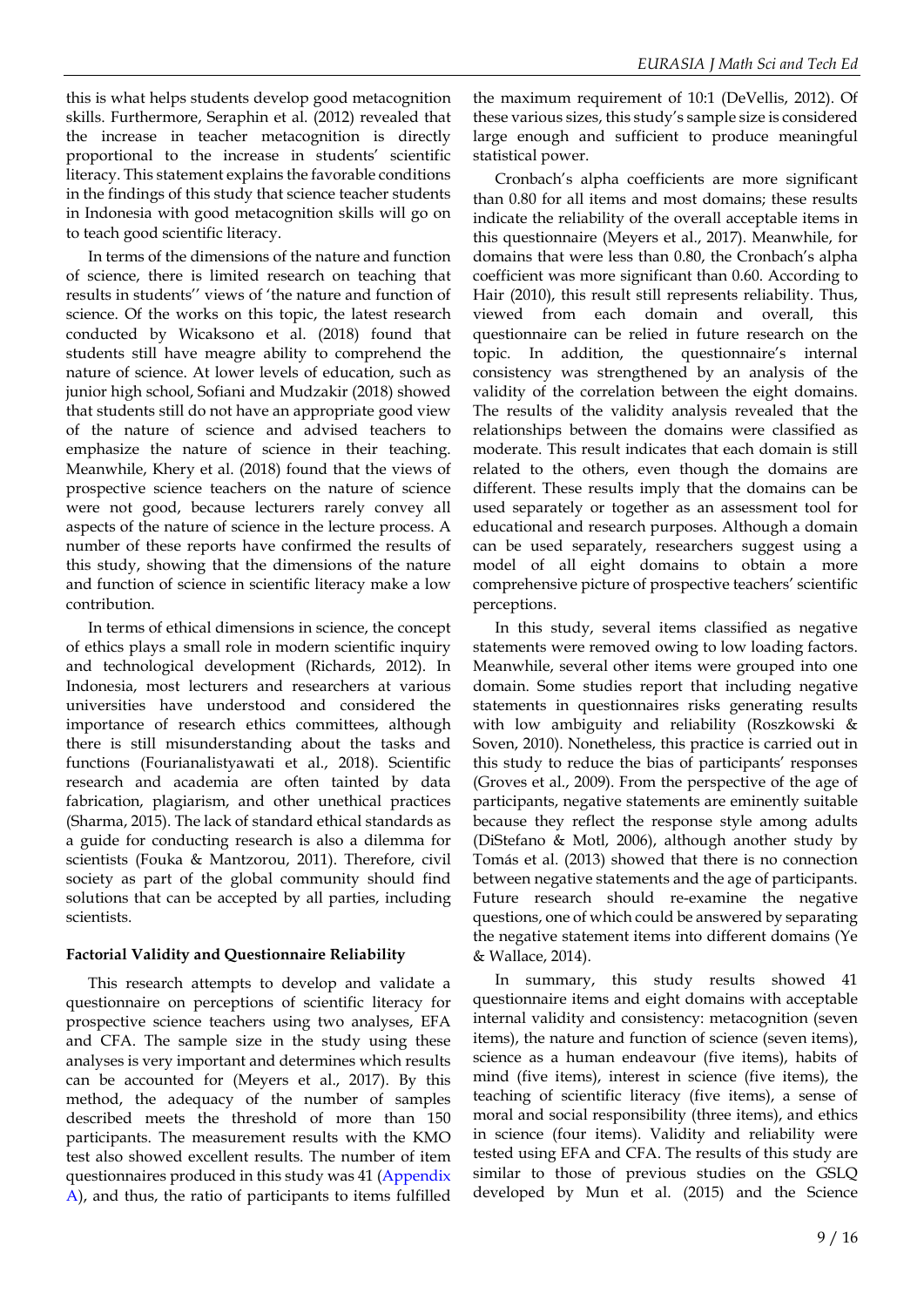Curriculum Implementation Questionnaire developed by Sharp et al. (2011).

#### **Implications and Limitations**

This research has the following theoretical and practical implications for the perception of scientific literacy in the context of prospective science teachers in Indonesia. Other researchers can use the questionnaire we developed and validated on perceptions of scientific literacy to find domains that contribute to prospective science teachers' scientific literacy skills. Information obtained from this study could help improve scientific literacy skills through science teacher education programs. Policymakers and material developers for lectures in science teacher education courses could refer to this study's results by considering the domains of scientific literacy identified.

The use and measurement of prospective science teacher students could help faculty quickly identify whether the program has effectively formed adequate perceptions of scientific literacy. Finally, this instrument can be used to measure standardized scientific literacy perceptions for educational and research purposes.

The limitations of this study are as follows. First, the questionnaire instrument developed in this study focuses on the scientific literacy of prospective science teachers in Indonesia. However, this instrument could still accurately measure other populations, including those in other countries. Re-validation is needed to improve the validity and reliability of the instrument.

Second, this study did not reveal comparability between samples (e.g., gender, level/semester, and university status/quality). Future research should compare samples to examine whether there are differences in perceptions between men and women, third-year and first-year students, and students from public and private universities.

Third, even though the value of GFI and AGFI approached the threshold value and was still considered acceptable, further research should be carried out to improve the goodness-of-fit statistics. Questions that have low internal consistency, with low AVE, and/or are classified as negative statements must be revised, added, modified, or deleted to improve the consistency and reliability of the questionnaire instruments on this perception of scientific literacy. In addition, test-retest data are needed from time to time to develop the stability of scientific literacy perceptions, especially those of prospective science teachers, involving around 60 samples.

**Author contributions:** All authors have sufficiently contributed to the study, and agreed with the results and conclusions.

**Funding:** This work was supported by the Universitas Negeri Malang [5.3.472/UN32.14.1/LT/2021].

**Acknowledgements:** All authors are grateful to Lembaga Penelitian dan Pengabdian Masyarakat (LP2M) Universitas Negeri Malang (UM). All authors are also grateful to all biology education study programs for their participation in data collection and to all the participants who answered the questionnaire.

**Declaration of interest:** No conflict of interest is declared by authors.

## **REFERENCES**

- Ahmad, S., Zulkurnain, N., & Khairushalimi, F. (2016). Assessing the validity and reliability of a measurement model in structural equation modeling (SEM). *British Journal of Mathematics & Computer Science*, *15*(3), 1-8. [https://doi.org/](https://doi.org/10.9734/BJMCS/2016/25183) [10.9734/BJMCS/2016/25183](https://doi.org/10.9734/BJMCS/2016/25183)
- Ajayi, V. O. (2018). *Scientific literacy*. [https://doi.org/](https://doi.org/10.13140/rg.2.2.13345.92009) [10.13140/rg.2.2.13345.92009](https://doi.org/10.13140/rg.2.2.13345.92009)
- Al Sultan, A., Henson, H., & Fadde, P. J. (2018). Preservice elementary teachers' scientific literacy and self-efficacy in teaching science. *IAFOR Journal of Education*, *6*(1), 25-42. [https://doi.org/10.22492/](https://doi.org/10.22492/ije.6.1.02) [ije.6.1.02](https://doi.org/10.22492/ije.6.1.02)
- Alebous, T. (2013). Science teaching and level of the scientific literacy of the primary school teacher in Jordan. *International Journal for Cross-Disciplinary Subjects in Education*, *4*(2), 1190-1196. [https://doi.org/10.20533/ijcdse.2042.6364.2013.01](https://doi.org/10.20533/ijcdse.2042.6364.2013.0167) [67](https://doi.org/10.20533/ijcdse.2042.6364.2013.0167)
- Al-Jarrah, T. M., Mansor, N., Talafhah, R. H., & Al-Jarrah, J. M. (2014). A review of research into metacognitive strategies in the process of education: Teaching and learning of English skills. *International Journal of Current Research*, *10*(12), 76832-76838.

<https://doi.org/10.24941/ijcr.33608.12.2018>

- Al-Momani, F. N. N. (2016). Assessing the development of scientific literacy among undergraduates college of education. *Journal of Studies in Education*, *6*(2), 199-212. <https://doi.org/10.5296/jse.v6i2.9405>
- Ardianto, D., & Rubini, B. (2016). Comparison of students' scientific literacy in integrated science learning through model of guided discovery and problem based learning. *Jurnal Pendidikan IPA Indonesia* [*Indonesian Science Education Journal*], *5*(1), 31-37. <https://doi.org/10.15294/jpii.v5i1.5786>
- Basam, F., Rusilowati, A., & Ridlo, S. (2017). Analysis of science literacy learning with scientific inquiry approach in increasing science competence of students. *Journal of Primary Education*, *6*(3), 174-184. <https://doi.org/10.15294/JPE.V6I3.21049>
- Blanco-López, Á., España-Ramos, E., González-García, F. J., & Franco-Mariscal, A. J. (2015). Key aspects of scientific competence for citizenship: A Delphi study of the expert community in Spain. *Journal of Research in Science Teaching*, *52*(2), 164-198. <https://doi.org/10.1002/tea.21188>
- Brown, H. D. (2002). English language teaching in the "post-method" era: Toward better diagnosis,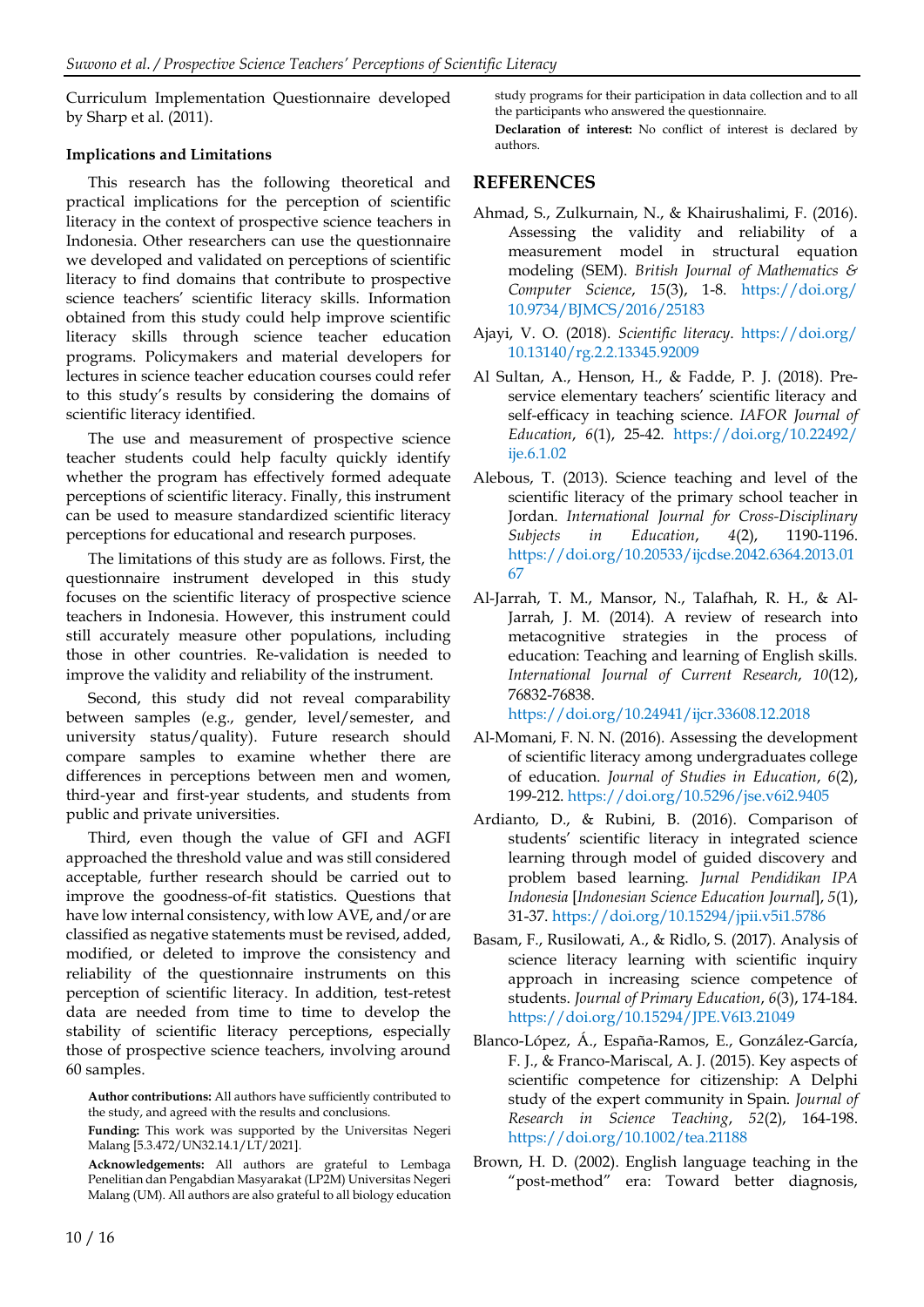treatment, and assessment. In J. C. Richards, & W. A. Renandya (Eds.), *Methodology in language teaching* (pp. 9-18). Cambridge University Press. <https://doi.org/10.1017/CBO9780511667190.003>

- Bybee, R., & McCrae, B. (2011). Scientific literacy and student attitudes: Perspectives from PISA 2006 science. *International Journal of Science Education*, *33*(1), 7-26. [https://doi.org/10.1080/09500693.](https://doi.org/10.1080/09500693.2010.518644) [2010.518644](https://doi.org/10.1080/09500693.2010.518644)
- Cavas, P. H., Ozdem, Y., Cavas, B., Cakiroglu, J., & Ertepinar, H. (2013). Turkish pre-service elementary science teachers' scientific literacy level and attitudes toward science. *Science Education International*, *24*(4), 383-401.
- Choi, K., Lee, H., Shin, N., Kim, S.-W., & Krajcik, J. (2011). Re-conceptualization of scientific literacy in South Korea for the 21st century. *Journal of Research in Science Teaching*, *48*(6), 670-697. [https://doi.org/](https://doi.org/10.1002/tea.20424) [10.1002/tea.20424](https://doi.org/10.1002/tea.20424)
- Contreras, M. E. (2011). *The effects of teacher perceptions and expectations on student achievement*. University of California.
- Davies, R., & Priestley, C. (2017). *Landscape survey of science literacy in developing countries: Summary report | Agricultural Information Management Standards (AIMS)* [Summary Report]. Network for Information and Digital Access. [http://aims.](http://aims.fao.org/activity/blog/landscape-survey-science-literacy-developing-countries-summary-report) [fao.org/activity/blog/landscape-survey-science](http://aims.fao.org/activity/blog/landscape-survey-science-literacy-developing-countries-summary-report)[literacy-developing-countries-summary-report](http://aims.fao.org/activity/blog/landscape-survey-science-literacy-developing-countries-summary-report)
- DeVellis, R. F. (2012). *Scale development: Theory and applications*. SAGE.
- DiStefano, C., & Motl, R. W. (2006). Further investigating method effects associated with negatively worded items on self-report surveys. *Structural Equation Modeling: A Multidisciplinary Journal*, *13*(3), 440-464. [https://doi.org/10.1207/s15328007sem1303\\_6](https://doi.org/10.1207/s15328007sem1303_6)
- Dörnyei, Z. (2003). *Questionnaires in second language research: Construction, administration, and processing*. Lawrence Erlbaum Associates.
- Duit, R., & Tesch, M. (2010). On the role of the experiment in science teaching and learning— Visions and the reality of instructional practice. *Proceedings of the 7th International Conference on Hands-on Science*, 17-30.
- Ellis, A. K., Denton, D. W., & Bond, J. B. (2014). An analysis of research on metacognitive teaching strategies. *Procedia—Social and Behavioral Sciences*, *116*, 4015-4024. [https://doi.org/10.1016/j.sbspro.](https://doi.org/10.1016/j.sbspro.2014.01.883) [2014.01.883](https://doi.org/10.1016/j.sbspro.2014.01.883)
- Faisal, & Martin, S. N. (2019). Science education in Indonesia: Past, present, and future. *Asia-Pacific Science Education, 5(1), Article number* <https://doi.org/10.1186/s41029-019-0032-0>
- Fakhriyah, F., Masfuah, S., Roysa, M., Rusilowati, A., & Rahayu, E. S. (2017). Student's science literacy in

the aspect of content science? *Jurnal Pendidikan IPA Indonesia* [*Indonesian Science Education Journal*], *6*(1), 81-87. <https://doi.org/10.15294/jpii.v6i1.7245>

- Fan, Y., Keating, X. D., Liu, J., Zhou, K., Shangguan, R., & Knipe, R. (2018). Development of a scale measuring Chinese preservice physical education teachers' beliefs about the physical education profession. *The Asia-Pacific Education Researcher*, *27*(5), 365-372. [https://doi.org/10.1007/s40299-](https://doi.org/10.1007/s40299-018-0395-0) [018-0395-0](https://doi.org/10.1007/s40299-018-0395-0)
- Fornell, C., & Larcker, D. F. (1981). Evaluating structural equation models with unobservable variables and measurement error. *Journal of Marketing Research*, *18*(1), 39. <https://doi.org/10.2307/3151312>
- Fouka, G., & Mantzorou, M. (2011). What are the major ethical issues in conducting research? Is there a conflict between the research ethics and the nature of nursing? *Health Science Journal*, *5*(1), 1-14.
- Fourianalistyawati, E., Uswatunnisa, A., Mahdiannur, M. A., Saleky, A. P., Soebandhi, S., Reni, A., & Kurniasih, N. (2018). Research development in Indonesia: Ethics committee in open science and collaboration era. *Journal of Physics: Conference Series*, *1114*, 1-9. [https://doi.org/10.1088/1742-](https://doi.org/10.1088/1742-6596/1114/1/012069) [6596/1114/1/012069](https://doi.org/10.1088/1742-6596/1114/1/012069)
- Ghavifekr, S., & Rosdy, W. A. W. (2015). Teaching and learning with technology: Effectiveness of ICT integration in schools. *International Journal of Research in Education and Science*, *1*(2), 175-191. <https://doi.org/10.21890/ijres.23596>
- Groves, R. M., Fowler, F. J. Jr., Couper, M. P., Lepkowski, J. M., Singer, E., & Tourangeau, R. (Eds.). (2009). *Survey methodology*. Wiley.
- Hair, J. F. (Ed.). (2010). *Multivariate data analysis*. Pearson Prentice Hall.
- Hardinata, A., & Permanasari, A. (2017). Development and validation of a scientific literacy test on global warming theme. *Proceedings of the 2016 International Conference on Mathematics and Science Education*. International Conference on Mathematics and Science Education, Bandung, Indonesia. <https://doi.org/10.2991/icmsed-16.2017.1>
- Harrison, G. M., & Vallin, L. M. (2018). Evaluating the metacognitive awareness inventory using empirical factor-structure evidence. *Metacognition and Learning*, *13*(1), 15-38. [https://doi.org/](https://doi.org/10.1007/s11409-017-9176-z) [10.1007/s11409-017-9176-z](https://doi.org/10.1007/s11409-017-9176-z)
- Herlanti, Y., Mardiati, Y., Wahyuningtias, R., Mahardini, E., Iqbal, M., & Sofyan, A. (2017). Discovering learning strategy to increase metacognitive knowledge in biology learning in secondary school. *Jurnal Pendidikan IPA Indonesia* [*Indonesian Science Education Journal*], *6*(1), 179-186. [https://doi.org/](https://doi.org/10.15294/jpii.v6i1.9605) [10.15294/jpii.v6i1.9605](https://doi.org/10.15294/jpii.v6i1.9605)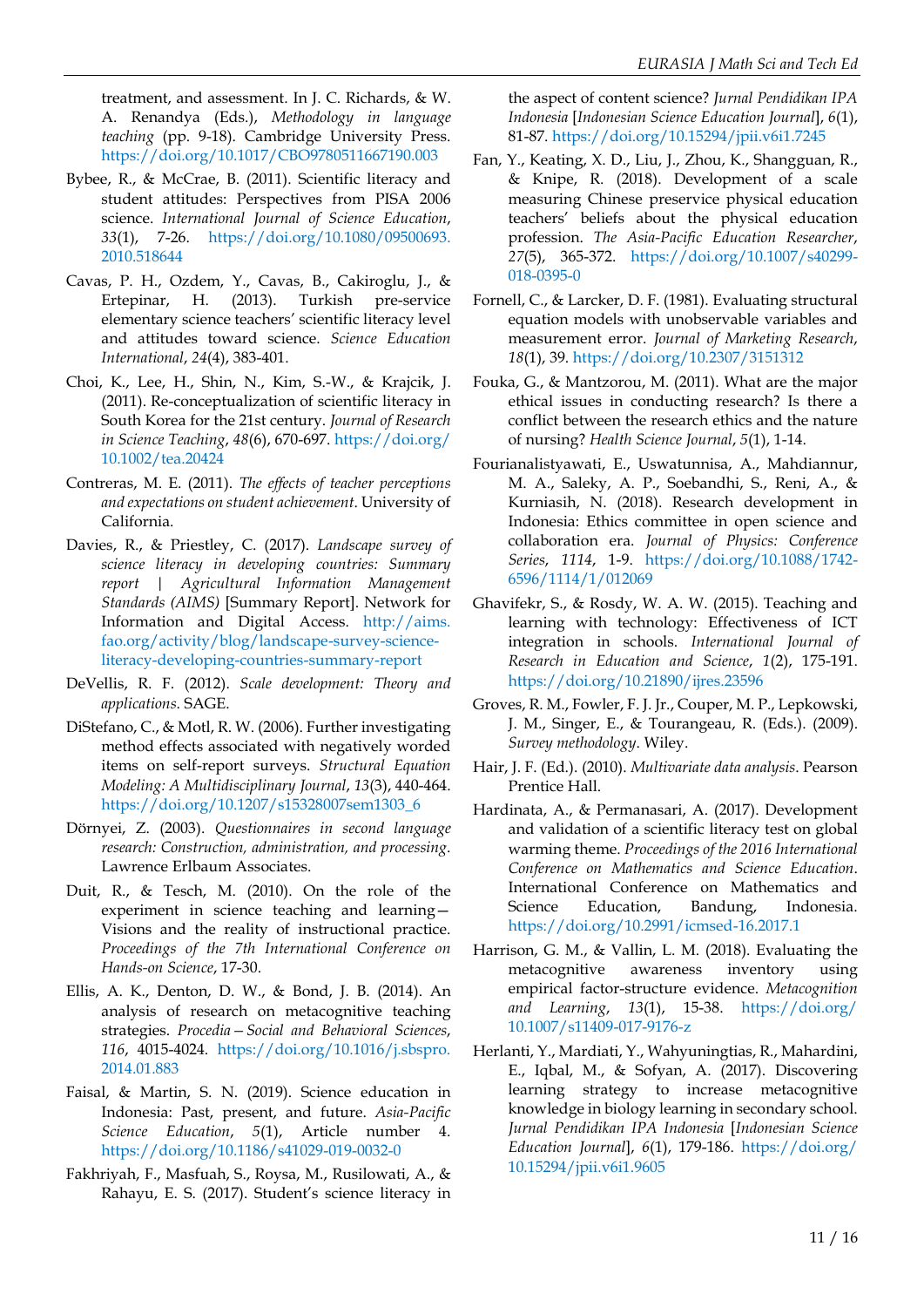- Holbrook, J., & Rannikmae, M. (2009). The meaning of scientific literacy. *International Journal Environmental & Science Education*, *4*(3), 275-288.
- Huang, C.-H., Wang, T.-F., Tang, F.-I., Chen, I.-J., & Yu, S. (2017). Development and validation of a quality of life scale for elementary school students. *International Journal of Clinical and Health Psychology*, *17*(2), 180-191. [https://doi.org/10.1016/j.ijchp.](https://doi.org/10.1016/j.ijchp.2017.01.001) [2017.01.001](https://doi.org/10.1016/j.ijchp.2017.01.001)
- Hwang, J., Choi, K. M., Bae, Y., & Shin, D. H. (2018). Do teachers' instructional practices moderate equity in mathematical and scientific literacy? An investigation of the PISA 2012 and 2015. *International Journal of Science and Mathematics Education*, *16*(S1), 25-45. [https://doi.org/10.1007/](https://doi.org/10.1007/s10763-018-9909-8) [s10763-018-9909-8](https://doi.org/10.1007/s10763-018-9909-8)
- Kaiser, H. F. (1970). A second generation little jiffy. *Psychometrika*, *35*(4), 401-415. [https://doi.org/](https://doi.org/10.1007/BF02291817) [10.1007/BF02291817](https://doi.org/10.1007/BF02291817)
- Ke, L., Sadler, T. D., Zangori, L., & Friedrichsen, P. J. (2021). Developing and using multiple models to promote scientific literacy in the context of socioscientific issues. *Science & Education*. <https://doi.org/10.1007/s11191-021-00206-1>
- Khery, Y., Nufida, B. A., Rahayu, S., & Budiasih, E. (2018). Karakteristik nature of science (NOS) dan penerapan teknologi mobile dalam pembelajaran kimia [Characteristics of Nature of Science (NOS) and Application of Mobile Technology in Chemistry Learning]. *Prosiding Seminar Nasional Kimia dan Pembelajarannya 2018* [*Proceedings of the 2018 National Chemistry Seminar and Learning*], 88- 97.
- Kline, P. (1994). *An easy guide to factor analysis*. Routledge. <https://doi.org/10.4324/9781315788135>
- Konokman, G. Y., Yelken, T. Y., Karasolak, K., & Cesur, E. (2017). Teachers' perception: Competent or not in curriculum development. *Malaysian Online Journal of Educational Sciences*, *5*(4), 56-73.
- Laugksch, R. C. (2000). Scientific literacy: A conceptual overview. *Science Education*, *84*(1), 71-94. [https://doi.org/10.1002/\(SICI\)1098-237X\(200001\)](https://doi.org/10.1002/(SICI)1098-237X(200001)84:1%3c71::AID-SCE6%3e3.0.CO;2-C) [84:1<71::AID-SCE6>3.0.CO;2-C](https://doi.org/10.1002/(SICI)1098-237X(200001)84:1%3c71::AID-SCE6%3e3.0.CO;2-C)
- Lelliott, A. (2014). Scientific literacy and the South African school curriculum. *African Journal of Research in Mathematics, Science and Technology Education*, *18*(3), 311-323. [https://doi.org/10.1080/](https://doi.org/10.1080/10288457.2014.967935) [10288457.2014.967935](https://doi.org/10.1080/10288457.2014.967935)
- Liang, L. L., & Yuan, H. (2008). Examining the alignment of Chinese national physics curriculum guidelines and 12th‐grade exit examinations: A case study. *International Journal of Science Education*, *30*(13), 1823-1835.

<https://doi.org/10.1080/09500690701689766>

- McCoach, D. B., Gable, R. K., & Madura, J. P. (2013). *Instrument development in the affective domain*. Springer. [https://doi.org/10.1007/978-1-4614-](https://doi.org/10.1007/978-1-4614-7135-6) [7135-6](https://doi.org/10.1007/978-1-4614-7135-6)
- Meyers, L. S., Gamst, G., & Guarino, A. J. (2017). *Applied multivariate research design and interpretation*. SAGE. [https://us.sagepub.com/en-us/nam/applied](https://us.sagepub.com/en-us/nam/applied-multivariate-research/book246895)[multivariate-research/book246895](https://us.sagepub.com/en-us/nam/applied-multivariate-research/book246895)
- Mun, K., Shin, N., Lee, H., Kim, S.-W., Choi, K., Choi, S.- Y., & Krajcik, J. S. (2015). Korean secondary students' perception of scientific literacy as global citizens: Using global scientific literacy questionnaire. *International Journal of Science Education*, *37*(11), 1739-1766. [https://doi.org/](https://doi.org/10.1080/09500693.2015.1045956) [10.1080/09500693.2015.1045956](https://doi.org/10.1080/09500693.2015.1045956)
- Okada, A. (2013). Scientific literacy in the digital age: Tools, environments, and resources for co-inquiry. *European Scientific Journal*, *4*, 263-274. <https://doi.org/10.19044/esj.2013.v9n10p%25p>
- Ozdem, Y., Cavas, P., Cavas, B., Cakiroglu, J., & Ertepinar, H. (2010). An investigation of elementary student's scientific literacy levels. *Journal of Baltic Science Education*, *9*(1), 6-19. [http://oaji.net/articles](http://oaji.net/articles/2014/987-1404740965.pdf) [/2014/987-1404740965.pdf](http://oaji.net/articles/2014/987-1404740965.pdf)
- Pahrudin, A., Irwandani, I., Triyana, E., Oktarisa, Y., & Anwar, C. (2019). The analysis of pre-service physics teachers in scientific literacy: Focus on the competence and knowledge aspects. *Jurnal Pendidikan IPA Indonesia* [*Indonesian Science Education Journal*], *8*(1), 52-62. [https://doi.org/](https://doi.org/10.15294/jpii.v8i1.15728) [10.15294/jpii.v8i1.15728](https://doi.org/10.15294/jpii.v8i1.15728)
- Rahmasiwi, A., Susilo, H., & Suwono, H. (2018). Pengaruh pembelajaran diskusi kelas menggunakan isu sosiosains terhadap literasi sains mahasiswa baru pada kemampuan akademik berbeda [The effect of class discussion learning using socioscience issues on new students' scientific literacy on different academic abilities]. *Jurnal Pendidikan: Teori, Penelitian, Dan Pengembangan* [*Journal of Education: Theory, Research and Development*], *3*(8), 980-989. [https://doi.org/](https://doi.org/10.17977/jptpp.v3i8.11373) [10.17977/jptpp.v3i8.11373](https://doi.org/10.17977/jptpp.v3i8.11373)
- Ratini, R., Muchtar, H., Suparman, M. A., Tamuri, A. H., & Susanto, E. (2018). The influence of learning models and learning reliance on students' scientific literacy. *Jurnal Pendidikan IPA Indonesia* [*Indonesian Science Education Journal*], *7*(4), 458-466. <https://doi.org/10.15294/jpii.v7i4.12489>
- Richards, C. (2012). Policy studies as framework for the renewed role of ethics in science and technology. *Philippiniana Sacra*, *47*(10), 409-442. <https://doi.org/10.1111/j.1365-2621.2011.02864.x>
- Ristanto, R. H., Zubaidah, S., Amin, M., & Rohman, F. (2017). Scientific literacy of students learned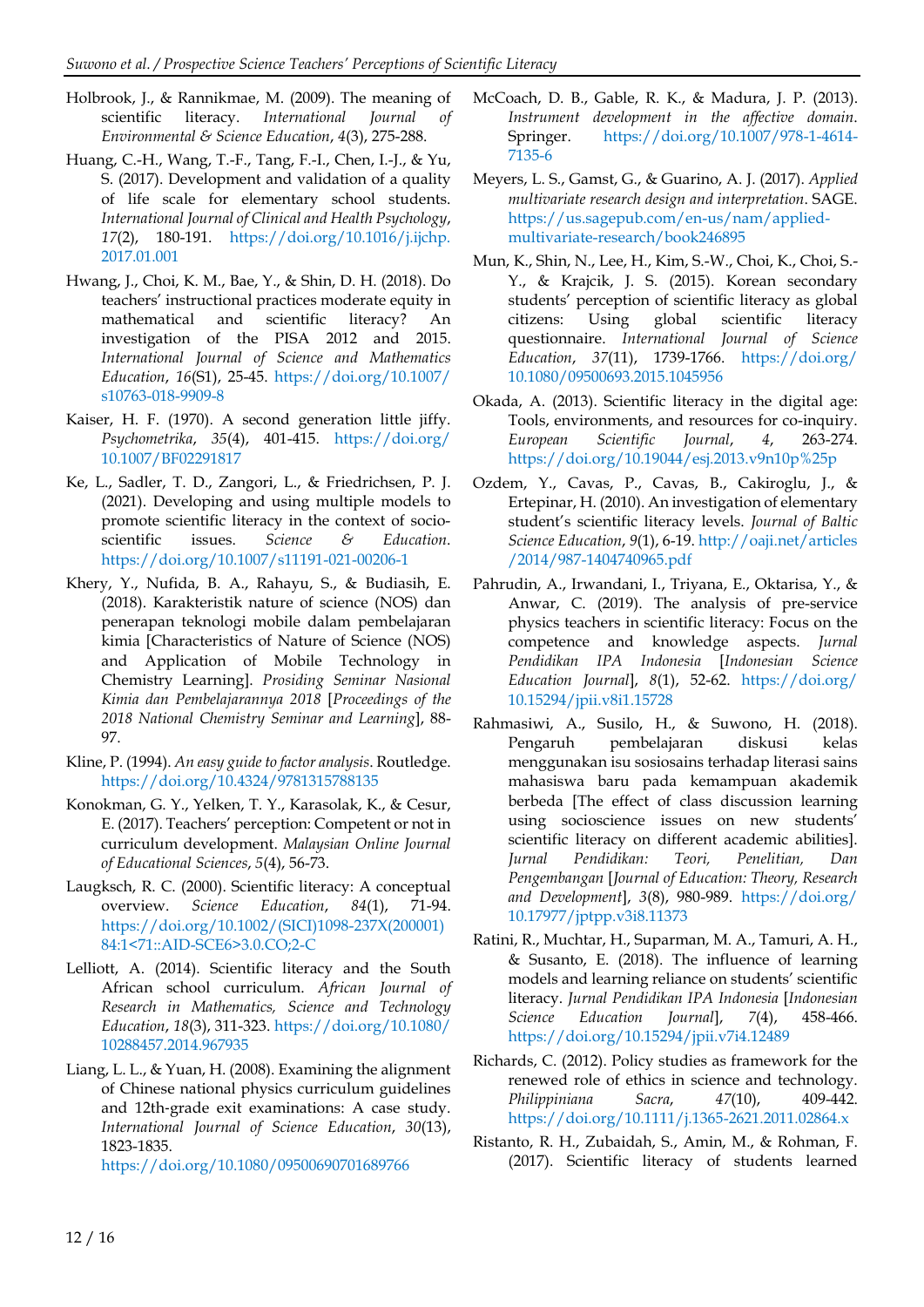through guided inquiry. *International Journal of Research & Review*, *4*(5), 23-30.

- Rohmawati, E., Widodo, W., & Agustini, R. (2018). Membangun kemampuan literasi sains siswa melalui pembelajaran berkonteks socio-scientific issues berbantuan media weblog [Building students' scientific literacy skills through learning in the context of socio-scientific issues with the help of weblog media]. *Jurnal Penelitian Pendidikan IPA* [*Science Education Research Journal*], *3*(1), 8-14. <https://doi.org/10.26740/jppipa.v3n1.p8-14>
- Roszkowski, M. J., & Soven, M. (2010). Shifting gears: Consequences of including two negatively worded items in the middle of a positively worded questionnaire. *Assessment & Evaluation in Higher Education*, *35*(1), 113-130. [https://doi.org/10.1080/](https://doi.org/10.1080/02602930802618344) [02602930802618344](https://doi.org/10.1080/02602930802618344)
- Rusilowati, A., Kurniawati, L., & Nugroho, S. E. (2016). Developing an instrument of scientific literacy assessment on the cycle theme. *International Journal of Environmental & Science Education*, *11*(12), 5718- 5727.
- Rusilowati, A., Nugroho, S. E., Susilowati, E. S. M., Mustika, T., Harfiyani, N., & Prabowo, H. T. (2018). The development of scientific literacy assessment to measure student's scientific literacy skills in energy theme. *Journal of Physics: Conference Series*, *983*, 012046. [https://doi.org/10.1088/1742-6596/983/](https://doi.org/10.1088/1742-6596/983/1/012046) [1/012046](https://doi.org/10.1088/1742-6596/983/1/012046)
- Sarkar, M., & Corrigan, D. (2014). Promotion of scientific literacy: Bangladeshi teachers' perspectives and practices. *Research in Science & Technological Education*, *32*(2), 162-181. [https://doi.org/10.1080/](https://doi.org/10.1080/02635143.2014.905462) [02635143.2014.905462](https://doi.org/10.1080/02635143.2014.905462)
- Sartika, D., Kalsum, U., & Arsyad, A. A. (2018). Analisis kemampuan literasi sains mahasiswa program studi pendidikan fisika Universitas Sulawesi Barat [Analysis of the scientific literacy ability of students of the physics education study program at the University of West Sulawesi]. *Jurnal Wahana Pendidikan Fisika* [*Journal of Physics Education Forum*], *3*(2), 8-12. [https://doi.org/10.17509/](https://doi.org/10.17509/wapfi.v3i2.13722) [wapfi.v3i2.13722](https://doi.org/10.17509/wapfi.v3i2.13722)
- Schumacker, R. E., & Lomax, R. G. (2010). *A beginner's guide to structural equation modeling*. Routledge.
- Seraphin, K. D., Philippoff, J., Kaupp, L., & Vallin, L. M. (2012). Metacognition as means to increase the effectiveness of inquiry-based science education. *Science Education International*, *23*(4), 366-382.
- Sharma, O. P. (2015). Ethics in science. *Indian Journal of Microbiology*, *55*(3), 341-344. [https://doi.org/](https://doi.org/10.1007/s12088-015-0532-x) [10.1007/s12088-015-0532-x](https://doi.org/10.1007/s12088-015-0532-x)
- Sharp, J. G., Hopkin, R., & Lewthwaite, B. (2011). Teacher perceptions of science in the national curriculum: Findings from an application of the science

curriculum implementation questionnaire in English primary schools. *International Journal of Science Education*, *33*(17), 2407-2436. <https://doi.org/10.1080/09500693.2010.550698>

- Sofiani, D., & Mudzakir, A. (2018). Examining junior high school students' views of the nature of science and technology. *Proceedings of 155th The IIER International Conference*, 12-15.
- Subiantoro, A. W., Treagust, D. F., & Won, M. (2015). Promoting socio-scientific issue-based instruction in Indonesia: Biology teachers experiences and perceptions. *Proceedings International Conference on Mathematics, Sciences and Education*, 93-104.
- Sunarti, T. (2015). Pemahaman literasi sains mahasiswa calon guru fisika Universitas Negeri Surabaya [Understanding of scientific literacy of prospective physics teacher students at the State University of Surabaya]. *Proseding Seminar Nasional Fisika dan Pembelajarannya 2015* [*Proceedings of the 2015 Physics and Learning National Seminar*], 34-39.
- Suwono, H., Saefi, M., & Susilo, H. (2019). Challenge based learning to improve scientific literacy of undergraduate biology students. *Proceedings of the 6th International Conference for Science Educators and Teachers 2018*, 030020. [https://doi.org/10.1063/](https://doi.org/10.1063/1.5094018) [1.5094018](https://doi.org/10.1063/1.5094018)
- Tabachnick, B. G., & Fidell, L. S. (2007). *Using multivariate statistics*. Pearson/Allyn & Bacon.
- Tomás, J. M., Oliver, A., Galiana, L., Sancho, P., & Lila, M. (2013). Explaining method effects associated with negatively worded items in trait and state global and domain-specific self-esteem scales. *Structural Equation Modeling: A Multidisciplinary Journal*, *20*(2), 299-313. [https://doi.org/10.1080/](https://doi.org/10.1080/10705511.2013.769394) [10705511.2013.769394](https://doi.org/10.1080/10705511.2013.769394)
- Tytler, R. (2007). *Re-imagining science education: Engaging students in science for Australia's future*. ACER Press, Australian Council for Educational Research. <https://research.acer.edu.au/aer/3>
- Wei, B., & Thomas, G. P. (2005). Rationale and approaches for embedding scientific literacy into the new junior secondary school chemistry curriculum in the People's Republic of China. *International Journal of Science Education*, *27*(12), 1477-1493.

<https://doi.org/10.1080/09500690500154129>

- Wicaksono, A. G. C., Minarti, I. B., & Roshayanti, F. (2018). Analysis of students' science motivation and nature of science comprehension in middle school. *Jurnal Pendidikan Biologi Indonesia* [*Indonesian Journal of Biology Education*], *4*(1), 35. <https://doi.org/10.22219/jpbi.v4i1.5354>
- Ye, F., & Wallace, T. L. (2014). Psychological sense of school membership scale: Method effects associated with negatively worded items. *Journal of*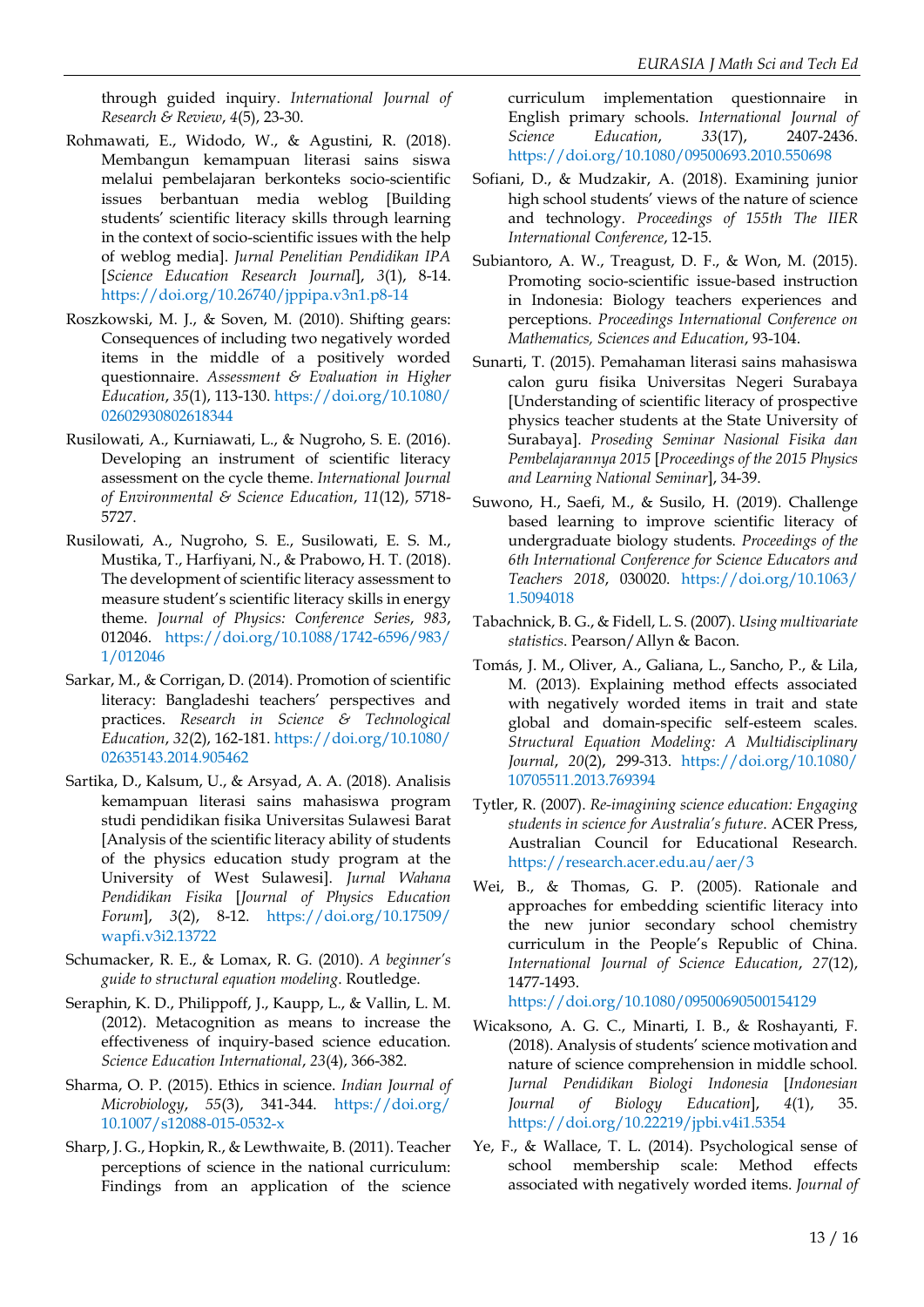*Psychoeducational Assessment*, *32*(3), 202-215. <https://doi.org/10.1177/0734282913504816>

- Yuenyong, C., & Narjaikaew, P. (2009). Scientific literacy and Thailand science education. *International Journal of Environmental and Science Education*, *4*(3), 335-349.
- Zhang, B., Krajcik, J. S., Sutherland, L. M., Wang, L., Wu, J., & Qian, Y. (2005). Opportunities and challenges of China's inquiry-based education reform in middle and high schools: Perspectives of science teachers and teacher educators. *International Journal of Science and Mathematics Education*, *1*(4), 477-503. <https://doi.org/10.1007/s10763-005-1517-8>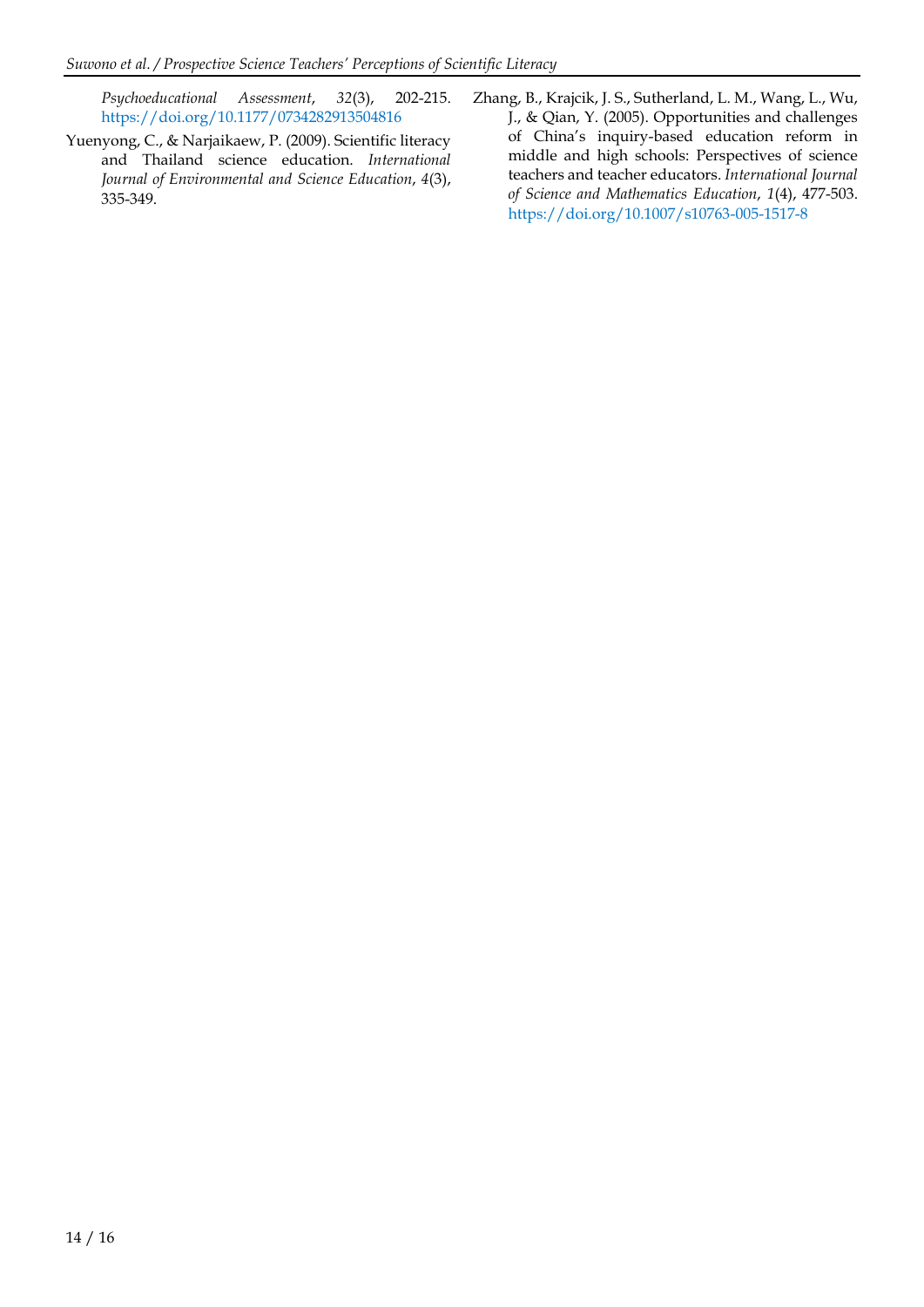## **APPENDIX A**

### **Items of Scientific Literacy Questionnaire for Prospective Science Teachers**

#### *Metacognitive (M)*

- (1) When I complete research procedures, I verify whether the procedures are correct or not
- (2) After completing my research projects, I ask myself whether I have reached the goals or not
- (3) When doing one procedure, I ask myself whether I have understood all the procedures before continuing to the next procedure
- (4) Before doing research, I ask myself whether I have understood the research problems
- (5) I search for information and scientific evidence to make a decision
- (6) Before doing research, I think of the procedures that will be undertaken
- (7) When doing research, I think of the problems for every procedure I complete

### *The nature and function of science (NFS)*

- (1) Science has a significant relationship with human life
- (2) Science is affected by civilization and local cultures
- (3) Not only technological advancement but also ethics and advantages can be discerned from science
- (4) Scientific research should improve human life
- (5) How a person uses science and technology will always involve social problem solving
- (6) If the scientific problem is very complex and does not have a clear solution, it needs to be reviewed, and the causes of complexity examined
- (7) Learning science develops a person's spirituality

#### *Science as human endeavor (SHE)*

- (1) Scientists must be honest in conducting and reporting research
- (2) Scientists must be open-minded when conducting research
- (3) Science, technology, and society are closely interrelated
- (4) Public support for scientific research is needed for the development of science
- (5) Creativity plays an essential role in the development of scientific knowledge

### *Habits of mind (HM)*

- (1) When doing research, I try to find patterns or sequences in the data
- (2) I analyze the data carefully to formulate correct conclusions
- (3) When doing research, I look for related information from various sources
- (4) I develop or use existing scientific procedures to explain the research
- (5) When conducting research, I compare and evaluate information to determine which is most appropriate

### *Interest in science (IS)*

- (1) I consider science as an essential subject to teach
- (2) I have a strong motivation to study science
- (3) I have a positive attitude toward science as it involves teaching fascinating material
- (4) Science helps everyone to have a better life
- (5) Science helps me to understand phenomena that occur around me

### *The teaching of scientific literacy (TSL)*

- (1) I always discuss with peers and lecturers when learning science
- (2) I do a practicum/experiment/research project in learning science in the class
- (3) I use technology to support my learning process
- (4) The science learning process that I receive can help me in making decisions